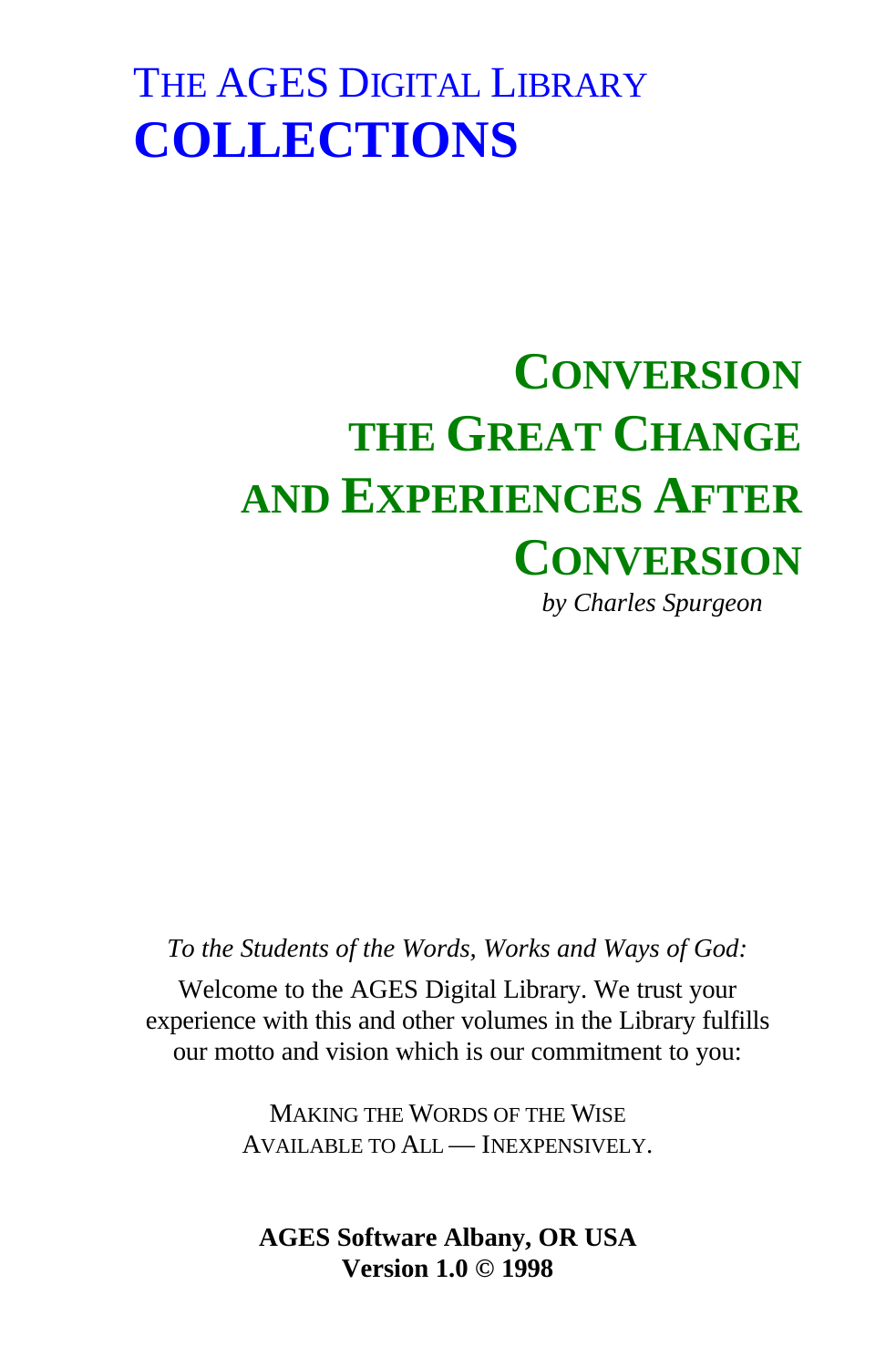# THE GREAT CHANGE — **CONVERSION**

I have heard men tell the story of their conversion, and of their spiritual life, in such a way that my heart hath loathed them and their story, too, for they have told of their sins as if they did boast in the greatness of their crime, and they have mentioned the love of God, not with a tear of gratitude, not with the simple thanksgiving of the really humble heart, but as if they as much exalted themselves as they exalted God. Oh! when we tell the story of our own conversion, I would have it done with great sorrow, remembering what we used to be, and with great joy and gratitude, remembering how little we deserve these things. I was once preaching upon conversion and salvation, and I felt within myself, as preachers often do, that it was but dry work to tell this story, and a dull, dull tale it was to me; but, on a sudden, the thought crossed my mind, "Why, you are a poor, lost, ruined sinner yourself; tell it, tell it as you received it; begin to tell of the grace of God as you trust you feel it yourself." Why, then, my eyes began to be fountains of tears; those hearers who had nodded their heads began to brighten up, and they listened, because they were hearing something which the speaker himself felt, and which they recognized as being true to him if it was not true to them.

Can you not remember, dearly-beloved, that day of days, that best and brightest of hours, when first you saw the Lord, lost your burden, received the roll of promise, rejoiced in full salvation, and went on your way in peace? My soul can never forget that day. Dying, all but dead, diseased, pained, chained, scourged, bound in fetters of iron, in darkness and the shadow of death, Jesus appeared unto me. My eyes looked to Him; the disease was healed, the pains removed, chains were snapped, prison doors were opened, darkness gave place to light. What delight filled my soul! — what mirth, what ecstasy, what sound of music and dancing, what soarings towards Heaven, what heights and depths of ineffable delight! Scarcely ever since then have I known joys which surpassed the rapture of that first hour. — C. H. S.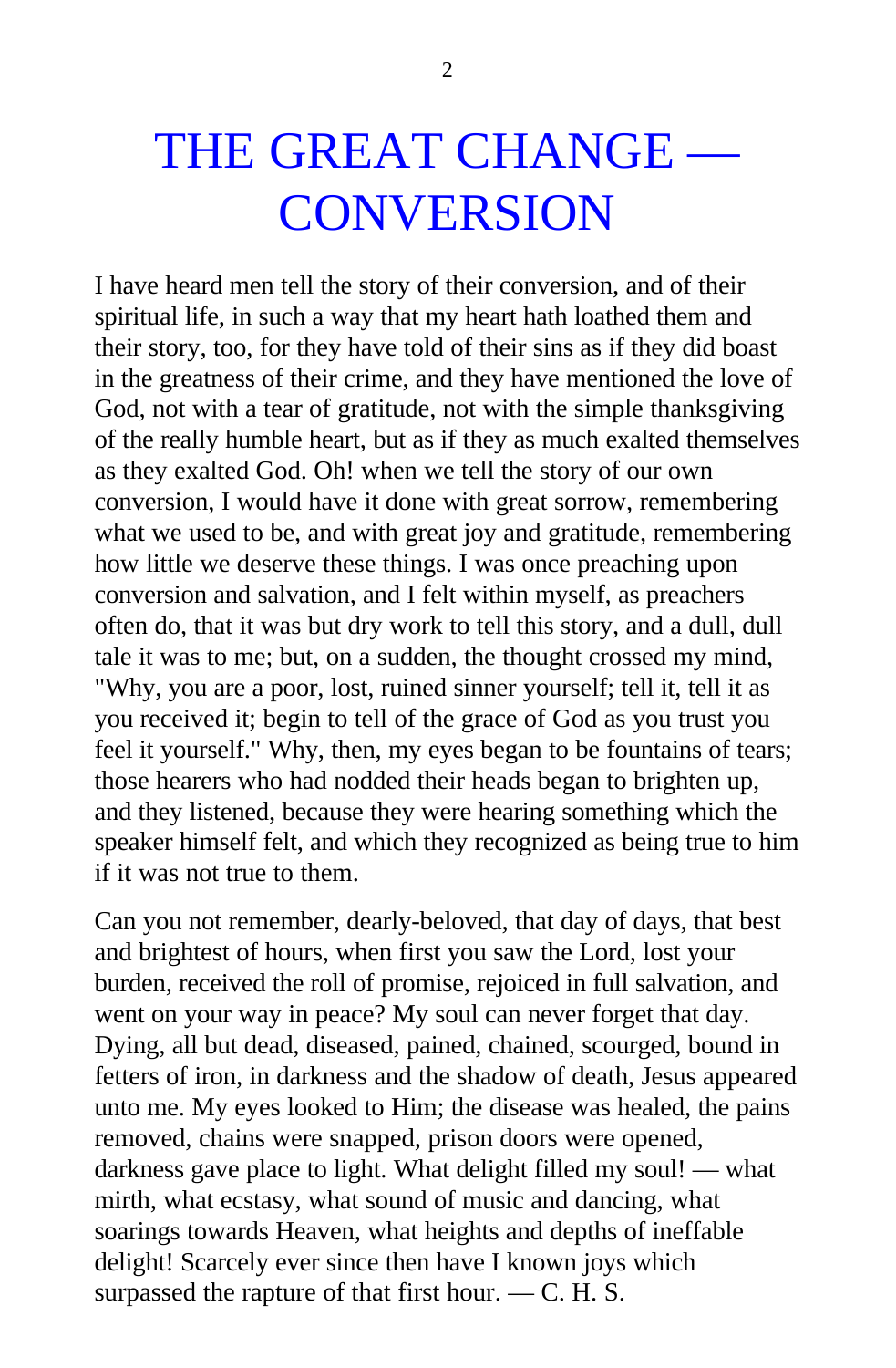Let our lips crowd sonnets within the compass of a word; let our voice distill hours of melody into a single syllable; let our tongue utter in one letter the essence of the harmony of ages; for we write of an hour which as far excelleth all other days of our life as gold exceedeth dross. As the night of Israel's passover was a night to be remembered, a theme for bards, and an incessant fountain of grateful song, even so is the time of which we now tell, the never-to-be-forgotten hour of our emancipation from guilt, and our justification in Jesus. Other days have mingled with their fellows till, like coins worn in circulation, their image and superscription are entirely obliterated; but this day remaineth new, fresh, bright, as distinct in all its parts as if it were but yesterday struck from the mint of time. Memory shall drop from the palsied hand full many a memento which now she cherishes, but she shall never, even when she tottereth to the grave, unbind from her heart the token of the thrice-happy hour of the redemption of our spirit. The emancipated galley-slave may forget the day which heard his broken fetters rattle on the ground; the pardoned traitor may fail to remember the moment when the ax of the headsman was averted by a pardon; and the long-despairing mariner may not recollect the moment when a friendly hand snatched him from the hungry deep; but O hour of forgiven sin, moment of perfect pardon, our soul shall never forget thee while within her life and being find an immortality! Each day of our life hath had its attendant angel; but on this day, like Jacob at Mahanaim, hosts of angels met us. The sun hath risen every morning, but on that eventful morn he had the light or seven days. As the days of Heaven upon earth, as the years of immortality, as the ages of glory, as the bliss of Heaven, so were the hours of that thrice-happy day. Rapture divine, and ecstasy inexpressible, filled our soul. Fear, distress, and grief, with all their train of woes, fled hastily away; and in their place joys came without number.

When I was in the hand of the Holy Spirit, under conviction of sin, I had a clear and sharp sense of the justice of God. Sin, whatever it might be to other people, became to me an intolerable burden. It was not so much that I feared hell, as that I feared sin; and all the while, I had upon my mind a deep concern for the honor of God's name, and the integrity of His moral government. I felt that it would not satisfy my conscience if I could be forgiven unjustly. But then there came the question, — "How could God be just, and yet justify me who had been so guilty?" I was worried and wearied with this question; neither could I see any answer to it. Certainly, I could never have invented an answer which would have satisfied my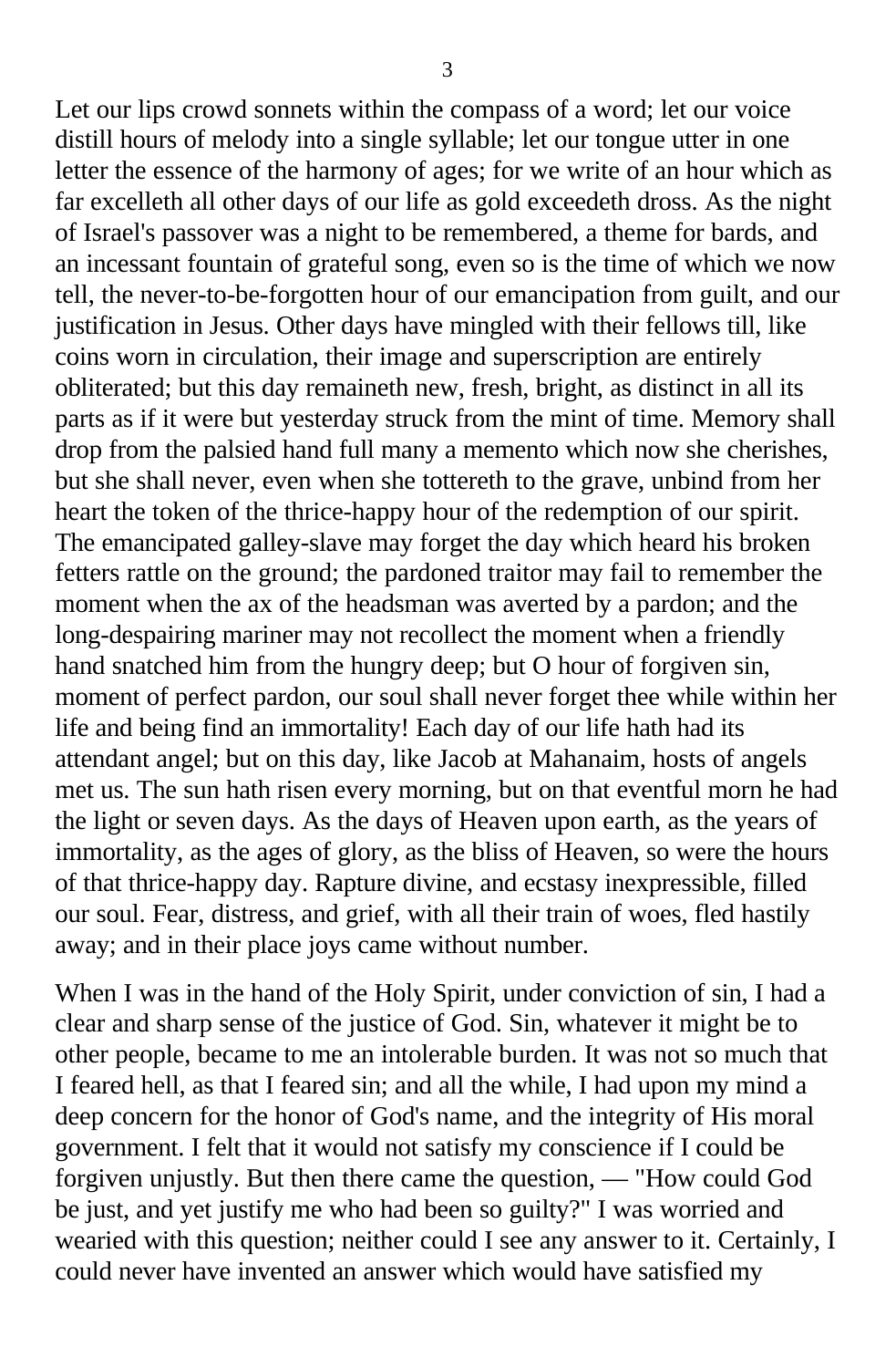conscience. The doctrine of the atonement is to my mind one of the surest proofs of the Divine inspiration of Holy Scripture. Who would or could have thought of the just Ruler dying for the unjust rebel? This is no teaching of human mythology, or dream of poetical imagination. This method of expiation is only known among men because it is a fact: fiction could not have devised it. God Himself ordained it; it is not a matter which could have been imagined.

I had heard of the plan of salvation by the sacrifice of Jesus from my youth up but I did not know any more about it in my innermost soul than if I had been born and bred a Hottentot. The light was there, but I was blind: it was of necessity that the Lord Himself should make the matter plain to me. It came to me as a new revelation, as fresh as if I had never read in Scripture that Jesus was declared to be the propitiation for sins that God might be just. I believe it will have to come as a revelation to every new-born child of God whenever he sees it; I mean that glorious doctrine of the substitution of the Lord Jesus. I came to understand that salvation was possible through vicarious sacrifice; and that provision had been made in the first constitution and arrangement of things for such a substitution. I was made to see that He who is the Son of God, co-equal, and co-eternal with the Father, had of old been made the covenant Head of a chosen people, that He might in that capacity suffer for them and save them. Inasmuch as our fall was not at the first a personal one, for we fell in our federal representative, the first Adam, it became possible for us to be recovered by a second Representative, even by Him who has undertaken to be the covenant Head of His people, so as to be their second Adam. I saw that, ere I actually sinned, I had fallen by my first father's sin; and I rejoiced that, therefore, it became possible in point of law for me to rise by a second Head and Representative. The fall by Adam left a loophole of escape; another Adam could undo the ruin wrought by the first.

When I was anxious about the possibility of a just God pardoning me, I understood and saw by faith that He who is the Son of God became man, and in His own blessed person bore my sin in His own body on the tree. I saw that the chastisement of my peace was laid on Him, and that with His stripes I was healed. It was because the Son of God, supremely glorious in His matchless person, undertook to vindicate the law by bearing the sentence due to me, that therefore God was able to pass by my sin. My sole hope for Heaven lies in the full atonement made upon Calvary's cross for the ungodly. On that I firmly rely. I have not the shadow of a hope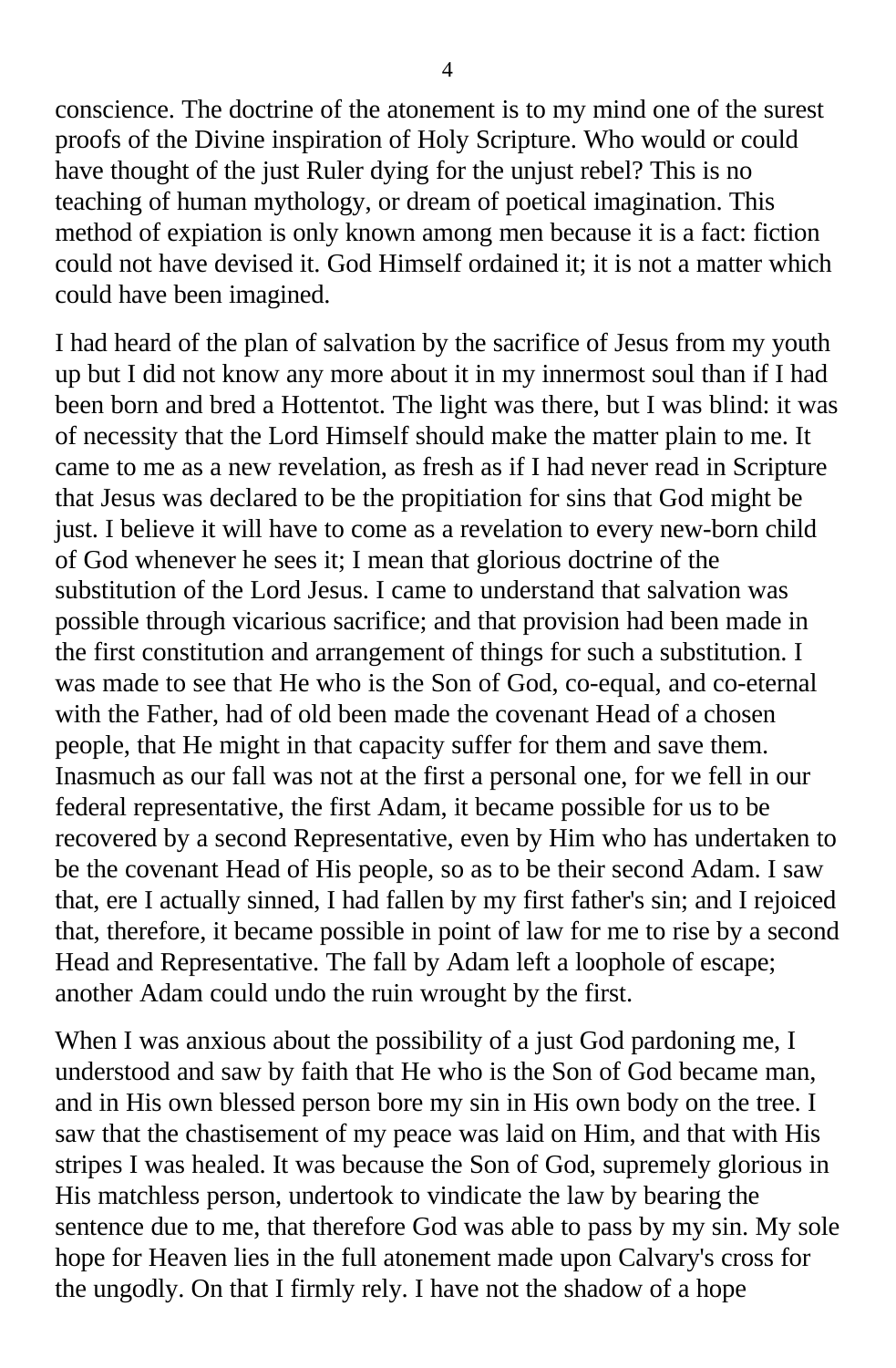anywhere else. Personally, I could never have overcome my own sinfulness. I tried and failed. My evil propensities were too many for me, till, in the belief that Christ died for me, I cast my guilty soul on Him, and then I received a conquering principle by which I overcame my sinful self. The doctrine of the cross can be used to slay sin, even as the old warriors used their huge two-handed swords, and mowed down their foes at every stroke. There is nothing like faith in the sinners' Friend: it overcomes all evil. If Christ has died for me, ungodly as I am, without strength as I am, then I cannot live in sin any longer, but must arouse myself to love and serve Him who hath redeemed me. I cannot trifle with the evil which slew my best Friend. I must be holy for His sake. How can I live in sin when He has died to save me from it?

There was a day, as I took my walks abroad, when I came hard by a spot for ever engraven upon my memory, for there I saw this Friend, my best, my only Friend, murdered. I stooped down in sad affright, and looked at Him. I saw that His hands had been pierced with rough iron nails, and His feet had been rent in the same way. There was misery in His dead countenance so terrible that I scarcely dared to look upon it. His body was emaciated with hunger, His back was red with bloody scourges, and His brow had a circle of wounds about it: clearly could one see that these had been pierced by thorns. I shuddered, for I had known this Friend full well. He never had a fault; He was the purest of the pure, the holiest of the holy. Who could have injured Him? For He never injured any man: all His life long He "went about doing good;" He had healed the sick, He had fed the hungry, He had raised the dead: for which of these works did they kill Him? He had never breathed out anything else but love; and as I looked into the poor sorrowful face, so full of agony, and yet so full of love, I wondered who could have been a wretch so vile as to pierce hands like His. I said within myself, "Where can these traitors live? Who are these that could have smitten such an One as this? Had they murdered an oppressor, we might have forgiven them; had they slain one who had indulged in vice or villainy, it might have been his desert; had it been a murderer and a rebel, or one who had committed sedition, we would have said, "Bury his corpse: justice has at last given him his due." But when Thou wast slain, my best, my only-beloved, where lodged the traitors? Let me seize them, and they shall be put to death. If there be torments that I can devise, surely they shall endure them all. Oh! what jealousy; what revenge I felt! If I might but find these murderers, what would I not do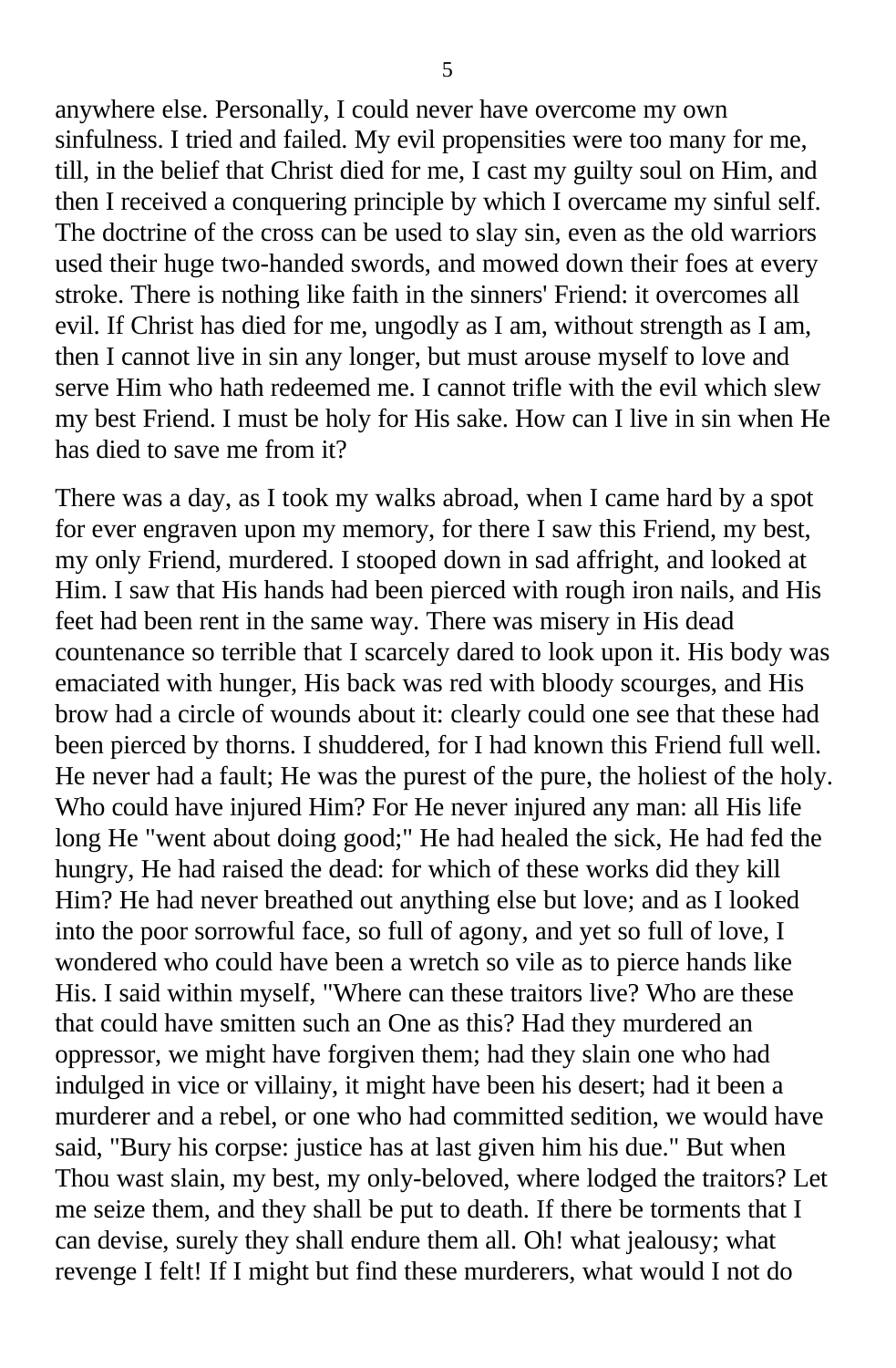with them! And as I looked upon that corpse, I heard a footstep, and wondered where it was. I listened, and I clearly perceived that the murderer was close at hand. It was dark, and I groped about to find him. I found that, somehow or other, wherever I put out my hand, I could not meet with him, for he was nearer to me than my hand would go. At last I put my hand upon my breast. "I have thee now," said I; for lo! he was in my own heart; the murderer was hiding within my own bosom, dwelling in the recesses of my inmost soul. Ah! then I wept indeed, that I, in the very presence of my murdered Master, should be harboring the murderer; and I felt myself most guilty while I bowed over His corpse, and sang that plaintive hymn, —

> *"'Twas you, my sins, my cruel sins, His chief tormentors were; Each of my crimes became a nail, And unbelief the spear."*

Amid the rabble rout which hounded the Redeemer to His doom, there were some gracious souls whose bitter anguish sought vent in wailing and lamentations, — fit music to accompany that march of woe. When my soul can, in imagination, see the Savior bearing His cross to Calvary, she joins the godly women, and weeps with them; for, indeed, there is true cause for grief, — cause lying deeper than those mourning women thought. They bewailed innocence maltreated, goodness persecuted, love bleeding, meekness about to die; but my heart has a deeper and more bitter cause to mourn. My sins were the scourges which lacerated those blessed shoulders, and crowned with thorns those bleeding brows: my sins cried, "Crucify Him! Crucify Him!" and laid the cross upon His gracious shoulders. His being led forth to die is sorrow enough for one eternity; but my having been His murderer, is more, infinitely more grief than one poor fountain of tears can express.

Why those women loved and wept, it were not hard to guess; but they could not have had greater reasons for love and grief than my heart has. Nain's widow saw her son restored; but I myself have been raised to newness of life. Peter's wife's mother was cured of the fever; but I of the greater plague of sin. Out of Magdalene seven devils were cast; — but a whole legion out of me. Mary and Martha were favored with visits from Him; but He dwells with me. His mother bare His body; but He is formed in me, "the hope of glory." In nothing behind the holy women in debt, let me not be behind them in gratitude or sorrow.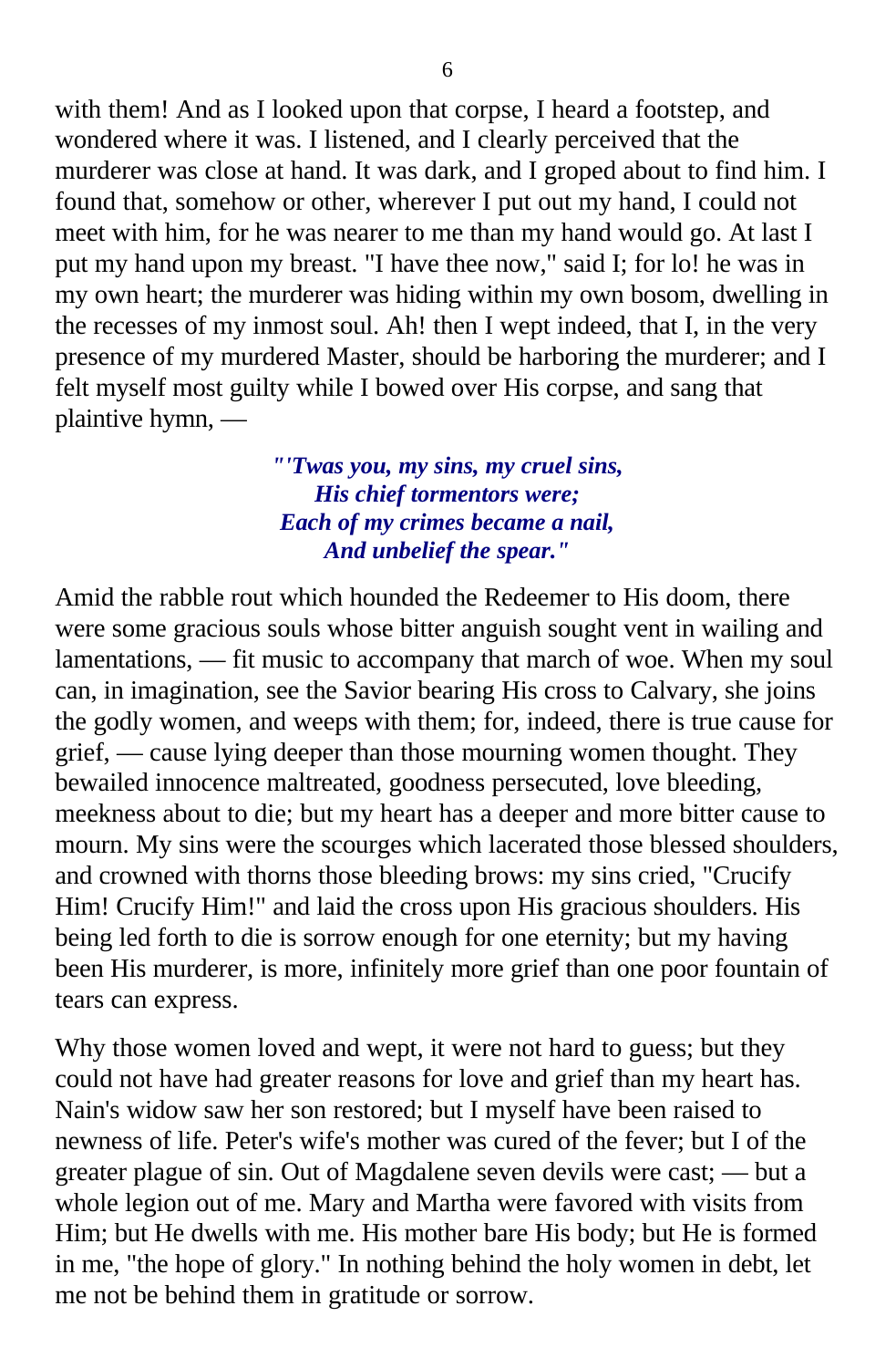*Love and grief my heart dividing, With my tears His feet I'll lave; Constant still in heart abiding, Weep for Him who died to save."*

William Huntingdon says, in his autobiography, that one of the sharpest sensations of pain that he felt, after he had been quickened by Divine grace, was this, "He felt such pity for God." I do not know that I ever met with the expression elsewhere, but it is a very striking one; although I might prefer to say that I have sympathy with God, and grief that He should be treated so ill. Ah, there are many men that are forgotten, that are despised, and that are trampled on by their fellows; but there never was a man who was so despised as the everlasting God has been! Many a man has been slandered and abused, but never was man abused as God has been. Many have been treated cruelly and ungratefully, but never was one treated as our God has been. I, too, once despised Him. He knocked at the door of my heart, and I refused to open it, He came to me, times without number, morning by morning, and night by night; He checked me in my conscience, and spoke to me by His Spirit, and when, at last, the thunders of the law prevailed in my conscience, I thought that Christ was cruel and unkind. Oh, I can never forgive myself that I should have thought so ill of Him! But what a loving reception did I have when I went to Him! I thought He would smite me, but His hand was not clenched in anger, but opened wide in mercy. I thought full sure that His eyes would dart lightning-flashes of wrath upon me; but, instead thereof, they were full of tears. He fell upon my neck, and kissed me; He took off my rags, and did clothe me with His righteousness, and caused my soul to sing aloud for joy; while in the house of my heart, and in the house of His Church, there was music and dancing, because His son that He had. lost was found, and he that had been dead was made alive again.

There is a power in God's gospel beyond all description. Once I, like Mazeppa, lashed to the wild horse of my lust, bound hand and foot, incapable of resistance, was galloping on with hell's wolves behind me, howling for my body and my soul as their just and lawful prey. There came a mighty hand which stopped that wild horse, cut my bands, set me down, and brought me into liberty. Is there power in the gospel? Ay, there is, and he who has felt it must acknowledge it. There was a time when I lived in the strong old castle of my sins, and rested in my own works. There came a trumpeter to the door, and bade me open it. I with anger chide him from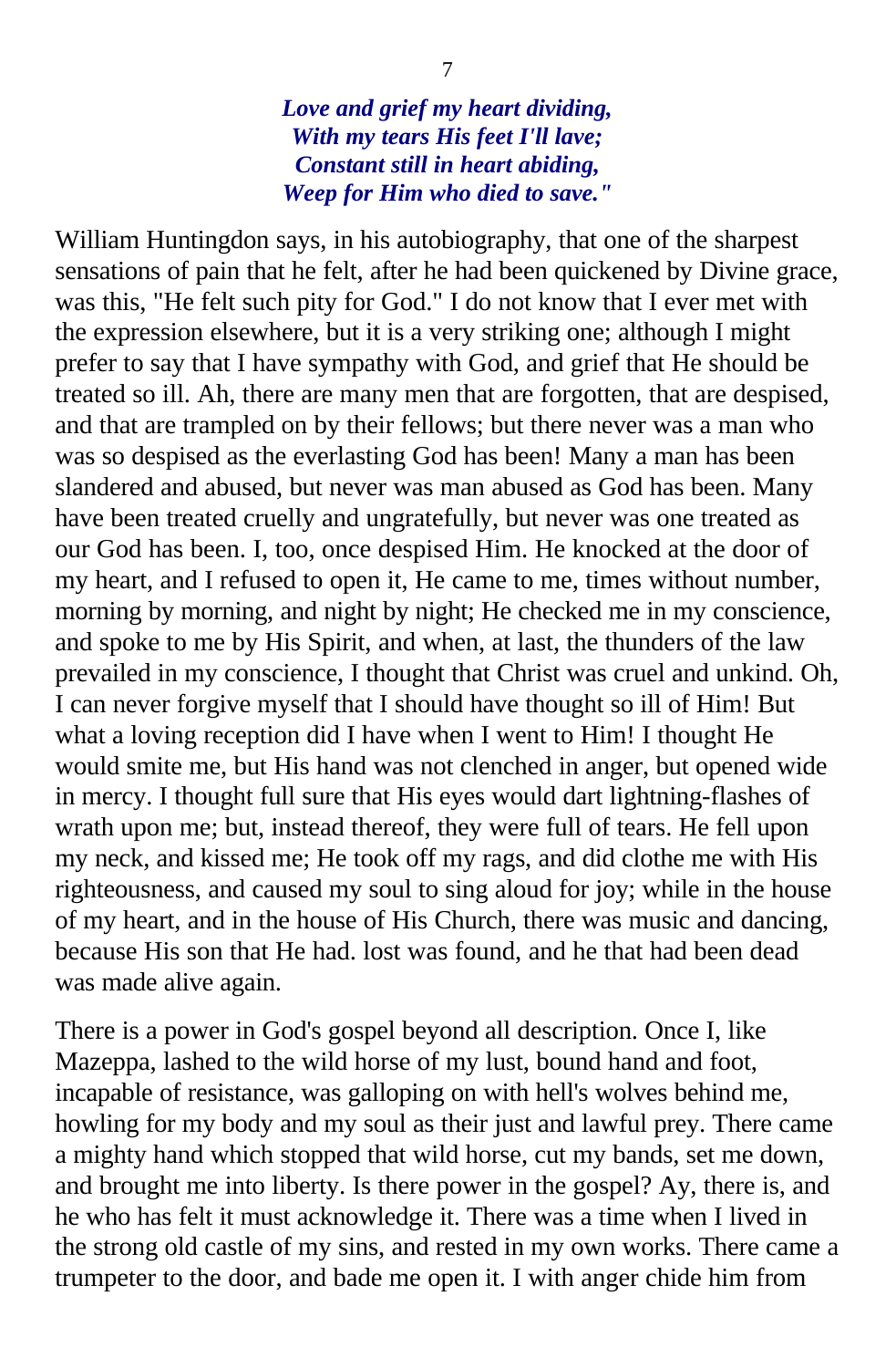the porch, and said he ne'er should enter. Then there came a goodly Personage, with loving countenance; His hands were marked with scars where nails had been driven, and His feet had nail-prints, too. He lifted up His cross, using it as a hammer; at the first blow, the gate of my prejudice shook; at the second, it trembled more; at the third, down it fell, and in He came; and He said, "Arise, and stand upon thy feet, for I have loved thee with an everlasting love." The gospel a thing of power! Ah! that it is. It always wears the dew of its youth; it glitters with morning's freshness, its strength and its glory abide for ever. I have felt its power in my own heart; I have the witness of the Spirit within my spirit, and I know it is a thing of might, because it has conquered me, and bowed me down.

# *"His free grace alone, from the first to the last, Hath won my affections, and bound my soul fast."*

In my conversion, the very point lay in making the discovery that I had nothing to do but to look to Christ, and I should be saved. I believe that I had been a very good, attentive hearer; my own impression about myself was that nobody ever listened much better than I did. For years, as a child, I tried to learn the way of salvation; and either I did not hear it set forth, which I think cannot quite have been the case, or else I was spiritually blind and deaf, and could not see it and could not hear it; but the good news that I was, as a sinner, to look away from myself to Christ, as much startled me, and came as fresh to me, as any news ever heard in my life. Had I never read my Bible? Yes, and read it earnestly. Had I never been taught by Christian people? Yes, I had, by mother, and father, and others. Had I not heard the gospel? Yes, I think I had; and yet, somehow, it was like a new revelation to me that I was to "believe and live." I confess to have been tutored in piety, put into my cradle by prayerful bands, and lulled to sleep by songs concerning Jesus; but after having heard the gospel continually, with line upon line, precept upon precept, here much and there much, yet, when the Word of the Lord came to me with power, it was as new as if I had lived amid the unvisited tribes of Central Africa, and had never heard the tidings of the cleansing fountain filled with blood, drawn from the Savior's veins.

When, for the first time, I received the gospel to my soul's salvation, I thought that I had never really heard it before, and I began to think that the preachers to whom I had listened had not truly preached it. But, on looking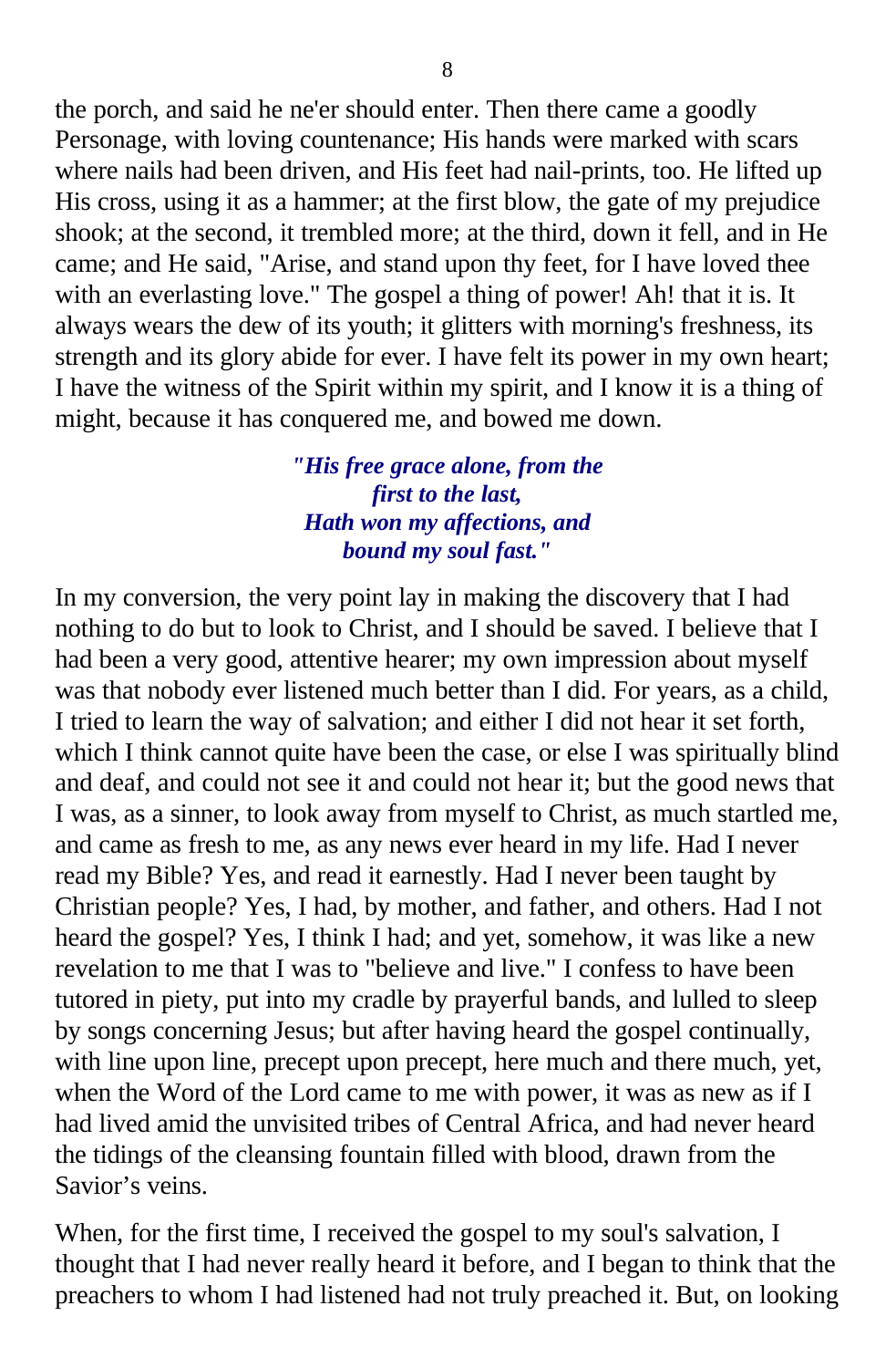back, I am inclined to believe that I had heard the gospel fully preached many hundreds of times before, and that this was the difference, — that I then heard it as though I heard it not; and when I did hear it, the message may not have been any more clear in itself than it had been at former times, but the power of the Holy Spirit was present to open my ear, and to guide the message to my heart. I have no doubt that I heard, scores of times, such texts as these, — "He that believeth and is baptized shall be saved;" "Look unto Me, and be ye saved, all the ends of the earth;" "As Moses lifted up the serpent in the wilderness, even so must the Son of man be lifted up: that whosoever believeth in Him should not perish, but have everlasting life;" yet I had no intelligent idea of what faith meant. When I first discovered what faith really was, and exercised it, — for with me these two things came together, I believed as soon as ever I knew what believing meant, — then I thought I had never before heard that truth preached. But, now, I am persuaded that the light often shone on my eyes, but I was blind, and therefore I thought that the light had never come there. The light was shining all the while, but there was no power to receive it; the eyeball of the soul was not sensitive to the Divine beams.

I could not believe that it was possible that my sins could be forgiven. I do not know why, but I seemed to be the odd person in the world. When the catalogue was made out, it appeared to me that, for some reason, I must have been left out. If God had saved me, and not the world, I should have wondered indeed; but if He had saved all the world except me, that would have seemed to me to be but right. And now, being saved by grace, I cannot help saying, "I am indeed a brand plucked out of the fire!" I believe that some of us who were kept by God a long while before we found Him, love Him better perhaps than we should have done if we had received Him directly; and we can preach better to others, we can speak more of His lovingkindness and tender mercy. John Bunyan could not have written as he did if he had not been dragged about by the devil for many years. I love that picture of dear old Christian. I know, when I first read The Pilgrim's Progress, and saw in it the woodcut of Christian carrying the burden on his back, I felt so interested in the poor fellow, that I thought I should jump with joy when, after he had carried his heavy load so long, he at last got rid of it; and that was how I felt when the burden of guilt, which I had borne so long, was for ever rolled away from my shoulders and my heart.

I can recollect when, like the poor dove sent out by Noah from his hand, I flew over the wide expanse of waters, and hoped to find some place where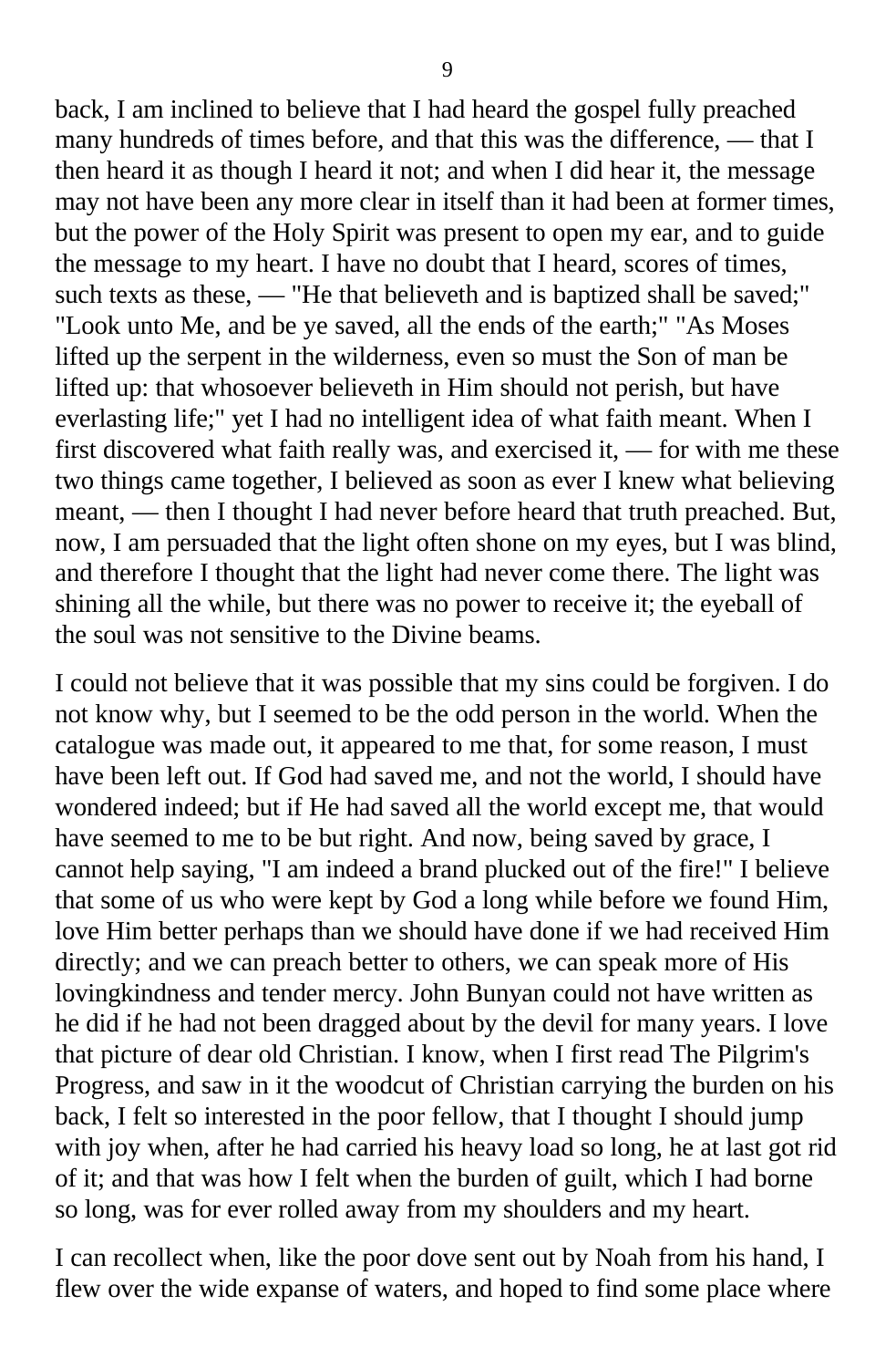I might rest my wearied wing. Up towards the North I flew; and my eye looked keenly through the mist and darkness, if perhaps it might find some floating substance on which my soul might rest its foot, but it found nothing. Again it turned its wing, and flapped it, but not so rapidly as before, across that deep water that knew no shore; but still there was no rest. The raven had found its resting-place upon a floating body, and was feeding itself upon the carrion of some drowned man's carcass; but my poor soul found no rest. I flew on; I fancied I saw a ship sailing out at sea; it was the ship of the law; and I thought I would put my feet on its canvas, or rest myself on its cordage for a time, and find some refuge. But, ah! it was an airy phantom, on which I could not rest; for my foot had no right to rest on the law; I had not kept it, and the soul that keepeth it not, must die. At last I saw the barque Christ Jesus, that happy ark; and I thought I would fly thither; but my poor wing was weary, I could fly no further, and down I sank; but, as providence would have it, when my wings were flagging, and I was falling into the flood to be drowned, just below me was the roof of the ark, and I saw a hand put out from it, and One took hold of me, and said, "I have loved thee with an everlasting love, therefore I have not delivered the soul of My turtle-dove unto the multitude of the wicked; come in, come in!" Then I found that I had in my mouth an olive leaf of peace with God, and peace with man, plucked off by Jesus' mighty power.

Once, God preached to me by a similitude in the depth of winter. The earth had been black, and there was scarcely a green thing or a flower to be seen. As I looked across the fields, there was nothing but barrenness, — bare hedges and leafless trees, and black, black earth, wherever I gazed. On a sudden, God spake, and unlocked the treasures of the snow, and white flakes descended until there was no blackness to be seen, and all was one sheet of dazzling whiteness. It was at the time that I was seeking the Savior, and not long before I found Him; and I remember well that sermon which I saw before me in the snow: "Come now, and let us reason together, saith the Lord: though your sins be as scarlet, they shall be as white as snow; though they be red like crimson, they shall be as wool."

Personally, I have to bless God for many good books; I thank Him for Dr. Doddridge's Rise and Progress of Religion in the Soul; for Baxter's Call to the Unconverted; for Alleine's Alarm to Sinners; and for James's Anxious Enquirer; but my gratitude most of all is due to God, not for books, but for the preached Word, — and that too addressed to me by a poor, uneducated man, a man who had never received any training for the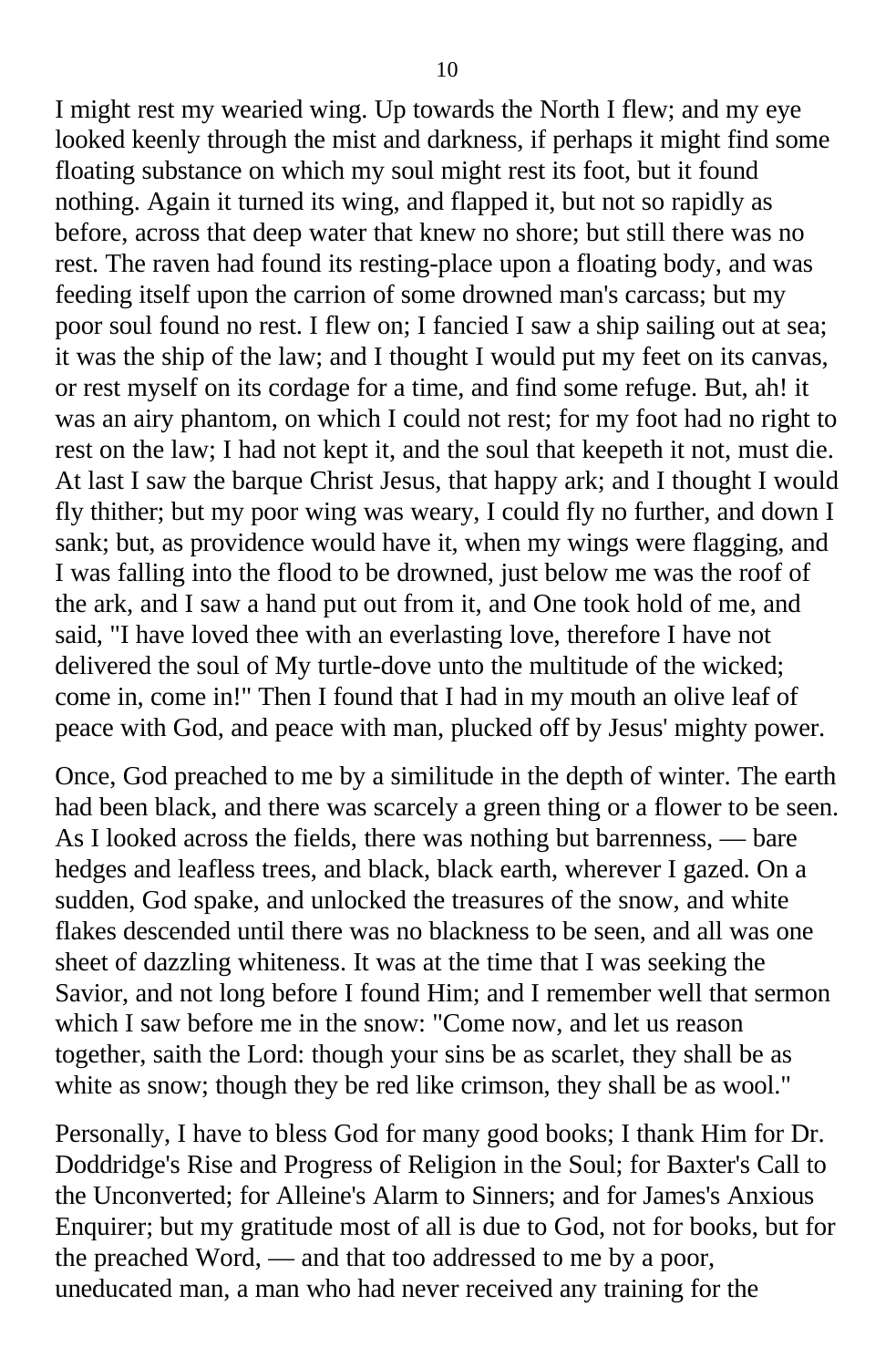ministry, and probably will never be heard of in this life, a man engaged in business, no doubt of a humble kind, during the week, but who had just enough of grace to say on the Sabbath, "Look unto Me, and be ye saved, all the ends of the earth." The books were good, but the man was better. The revealed Word awakened me; but it was the preached Word that saved me; and I must ever attach peculiar value to the hearing of the truth, for by it I received the joy and peace in which my soul delights. While under concern of soul, I resolved that I would attend all the places of worship in the town where I lived, in order that I might find out the way of salvation. I was willing to do anything, and be anything, if God would only forgive my sin. I set off, determined to go round to all the chapels, and I did go to every place of worship; but for a long time I went in vain. I do not, however, blame the ministers. One man preached Divine Sovereignty; I could hear him with pleasure, but what was that sublime truth to a poor sinner who wished to know what he must do to be saved? There was another admirable man who always preached about the law; but what was the use of ploughing up ground that needed to be sown? Another was a practical preacher. I heard him, but it was very much like a commanding officer teaching the maneuvers of war to a set of men without feet. What could I do? All his exhortations were lost on me. I knew it, was said, "Believe on the Lord Jesus Christ, and thou shalt be saved;" but I did not know what it was to believe on Christ. These good men all preached truths suited to many in their congregations who were spiritually-minded people; but what I wanted to know was, — "How can I get my sins forgiven?" and they never told me that. I desired to hear how a poor sinner, under a sense of sin, might find peace with God; and when I went, I heard a sermon on "Be not deceived, God is not mocked," which cut me up still worse; but did not bring me into rest. I went again, another day, and the text was something about the glories of the righteous; nothing for poor me! I was like a dog under the table, not allowed to eat of the children's food. I went time after time, and I can honestly say that I do not know that I ever went without prayer to God, and I am sure there was not a more attentive hearer than myself in all the place, for I panted and longed to understand how I might be saved.

I sometimes think I might have been in darkness and despair until now had it not been for the goodness of God in sending a snowstorm, one Sunday morning, while I was going to a certain place of worship. When I could go no further, I turned down a side street, and came to a little Primitive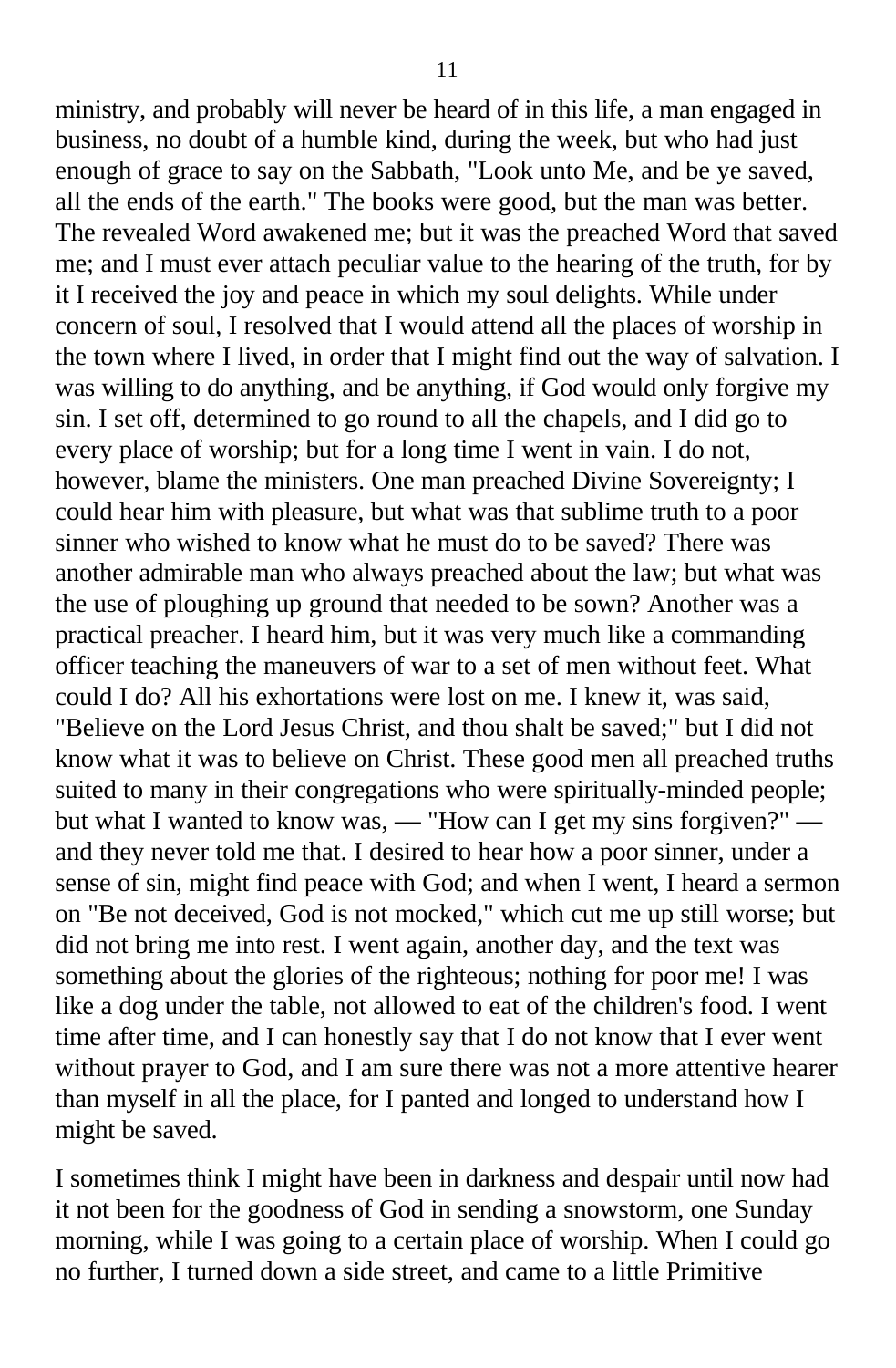Methodist Chapel. In that chapel there may have been a dozen or fifteen people. I had heard of the Primitive Methodists, how they sang so loudly that they made people's heads ache; but that did not matter to me. I wanted to know how I might be saved, and if they could tell me that, I did not care how much they made my head ache. The minister did not come that morning; he was snowed up, I suppose. At last, a very thin-looking man (It is remarkable that no less than three persons claimed to have been the preacher on this occasion, but Mr. Spurgeon did not recognize any one of them as the man to whom he then listened), a shoemaker, or tailor, or something of that sort, went up into the pulpit to preach. Now, it is well that preachers should be instructed; but this man was really stupid. He was obliged to stick to his text, for the simple reason that he had little else to say. The text was, —

## *"LOOK UNTO ME, AND BE YE SAVED, ALL THE ENDS OF THE EARTH."*

He did not even pronounce the words rightly, but that did not matter. There was, I thought, a glimpse of hope for me in that text. The preacher began thus — "My dear friends, this is a very simple text indeed. It says, 'Look.' Now lookin' don't take a deal of pains. It ain't liftin' your foot or your finger; it is just, 'Look.' Well, a man needn't go to College to learn to look. You may be the biggest fool, and yet you can look. A man needn't be worth a thousand a year to be able to look. Anyone can look; even a child can look. But then the text says, 'Look unto *Me*.' Ay!" said he, in broad Essex, "many on ye are lookin' to yourselves, but it's no use lookin' there. You'll never find any comfort in yourselves. Some look to God the Father. No, look to Him by-and-by. Jesus Christ says, 'Look unto *Me*.' Some on ye say, 'We must wait for the Spirit's workin'.' You have no business with that just now. Look to *Christ*. The text says, 'Look unto *Me*.'"

Then the good man followed up his text in this way: — "Look unto Me; I am sweatin' great drops of blood. Look unto Me; I am hangin' on the cross. Look unto Me; I am dead and buried. Look unto Me; I rise again. Look unto Me; I ascend to Heaven. Look unto Me; I am sittin' at the Father's right hand. O poor sinner, look unto Me! look unto Me!

When he had gone to about that length, and managed to spin out ten minutes or so, he was at the end of his tether. Then he looked at me under the gallery, and I daresay, with so few present, he knew me to be a stranger. Just fixing his eyes on me, as if he knew all my heart, he said,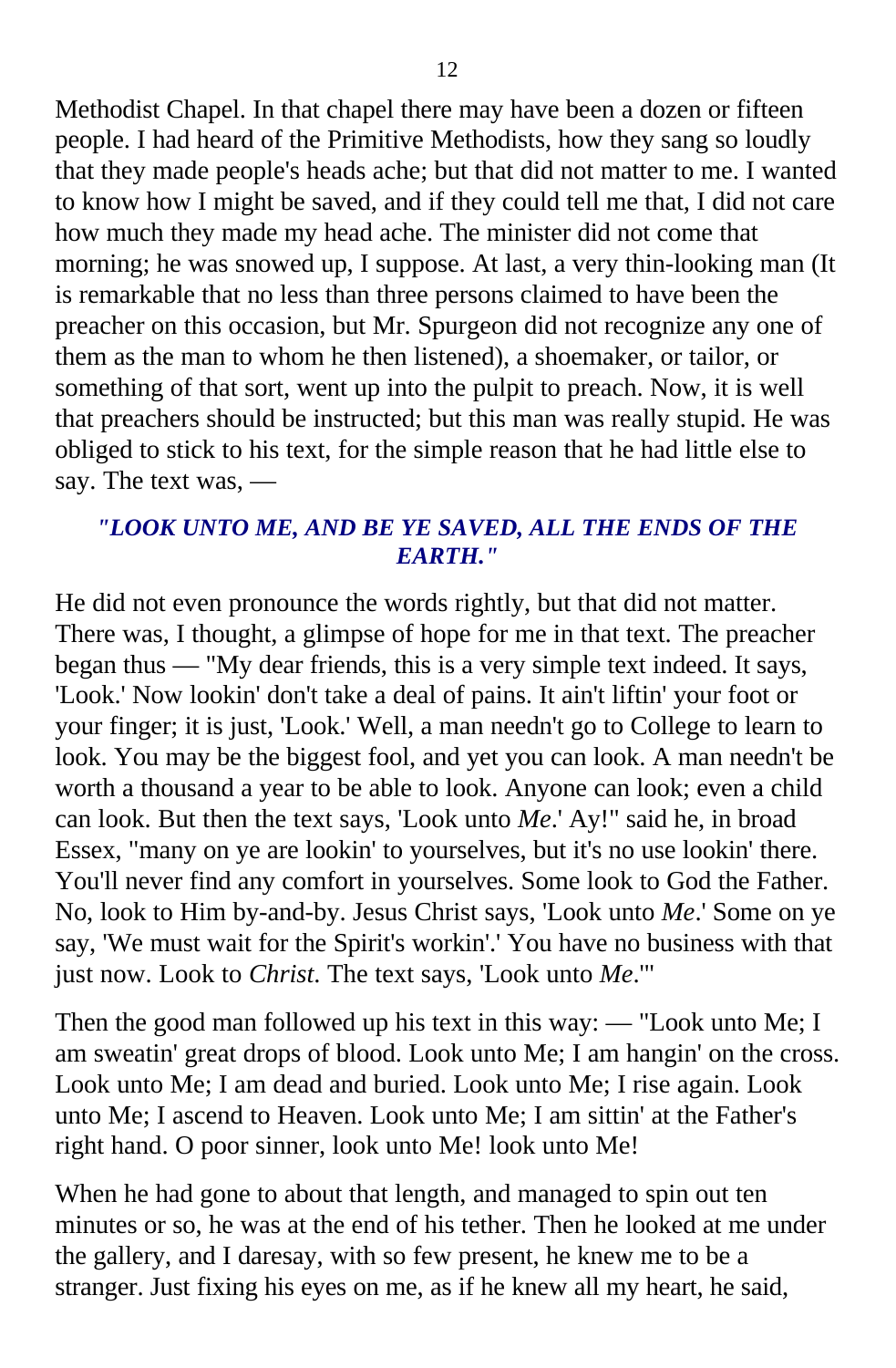"Young man, you look very miserable." Well, I did; but I had not been accustomed to have remarks made from the pulpit on my personal appearance before. However, it was a good blow, struck right home. He continued, "and you always will be miserable — miserable in life, and miserable in death, — if you don't obey my text; but if you obey now, this moment, you will be saved." Then, lifting up his hands, he shouted, as only a Primitive Methodist could do, "Young man, look to Jesus Christ. Look! Look! Look! You have nothin' to do but to look and live." I saw at once the way of salvation. I know not what else he said, — I did not take much notice of it, — I was so possessed with that one thought. Like as when the brazen serpent was lifted up, the people only looked and were healed, so it was with me. I had been waiting to do fifty things, but when I heard that word, "Look!" what a charming word it seemed to me! Oh! I looked until I could almost have looked my eyes away. There and then the cloud was gone, the darkness had rolled away, and that moment I saw the sun; and I could have risen that instant, and sung with the most enthusiastic of them, of the precious blood of Christ, and the simple faith which looks alone to Him. Oh, that somebody had told me this before, "Trust Christ, and you shall be saved." Yet it was, no doubt, all wisely ordered, and now I can  $say, -$ 

# *"E'er since by faith I saw the stream Thy flowing wounds supply, Redeeming love has been my theme, And shall be till I die."*

I do from my soul confess that I never was satisfied till I came to Christ; when was yet a child, I had far more wretchedness than ever I have now; I will even add, more weariness, more care, more heart-ache than I know at this day. I may be singular in this confession, but I make it, and know it to be the truth. Since that dear hour when my soul cast itself on Jesus, I have found solid joy and peace; but before that, all those supposed gaieties of early youth, all the imagined ease and joy of boyhood, were but vanity and vexation of spirit to me. . That happy day, when I found the Savior, and learned to cling to His dear feet, was a day never to be forgotten by me. An obscure child, unknown, unheard of, I listened to the Word of God; and that precious text led me to the cross of Christ. I can testify that the joy of that day was utterly indescribable. I could have leaped, I could have danced; there was no expression, however fanatical, which would have been out of keeping with the joy of my spirit at that hour. Many days of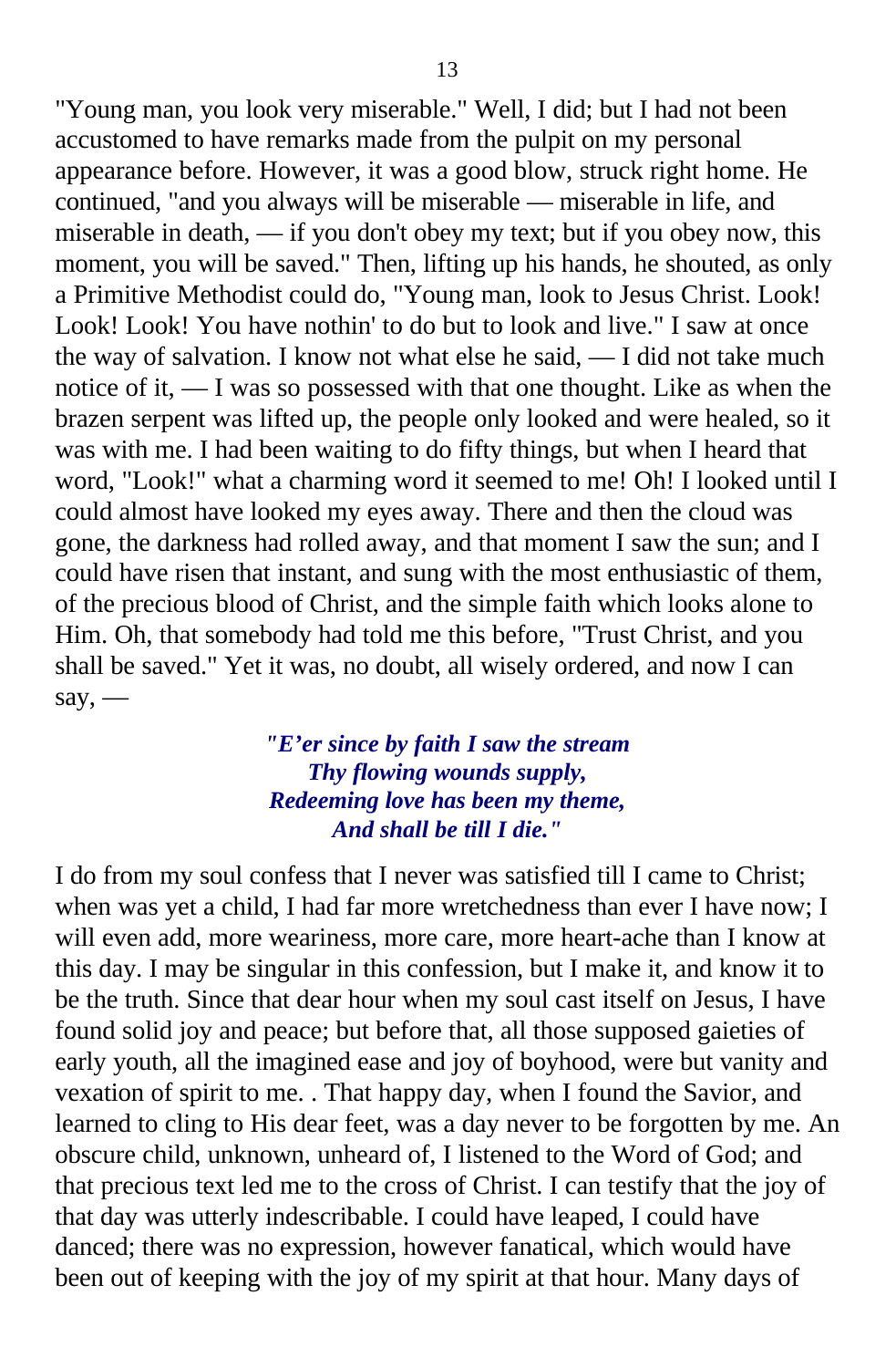Christian experience have passed since then, but there has never been one which has had the full exhilaration, the sparkling delight which that first day had. I thought I could have sprung from the seat on which I sat, and have called out with the wildest of those Methodist brethren who were present, "I am forgiven! I am forgiven! A monument of grace! A sinner saved by blood! "My spirit saw its chains broken to pieces, I felt that I was an emancipated soul, an heir of Heaven, a forgiven one, accepted in Christ Jesus, plucked out of the miry clay and out of the horrible pit, with my feet set upon a rock, and my goings established. I thought I could dance all the way home. I could understand what John Bunyan meant, when he declared he wanted to tell the crows on the ploughed land all about his conversion. He was too full to hold, he felt he must tell somebody.

It is not everyone who can remember the very day and hour of his, deliverance; but, as Richard Knill said, "At such a time of the day, clang went every harp in Heaven, for Richard Knill was born again," it was e'en so with me (It is definitely known that the date of Mr. Spurgeon's conversion was January 6th, 1850, for preaching at New Park Street Chapel, on Lord's-day morning, January 6th, 1856, from Isaiah 45:22, he said that, six years before, that very day, and at that very hour, lie had been led to look to Christ, by a sermon from that text). The clock of mercy struck in Heaven the hour and moment of my emancipation, for the time had come. Between half-past ten o'clock, when I entered that chapel, and half-past twelve o'clock, when I was back again at home, what a change had taken place in me! I had passed from darkness into marvelous light, from death to life. Simply by looking to Jesus, I had been delivered from despair, and I was brought into such a joyous state of mind that, when they saw me at home, they said to me, "Something wonderful has happened to you;" and I was eager to tell them all about it. Oh! there was joy in the household that day, when all heard that the eldest son had found the Savior, and knew himself to be forgiven, — bliss compared with which all earth's joys are less than nothing and vanity. Yes, I had looked to Jesus as I was, and found in Him my Savior. Thus had the eternal purpose of Jehovah decreed it; and as, the moment before, there was none more wretched than I was, so, within that second, there was none more joyous. It took no longer time than does the lightning-flash; it was done, and never has it been undone. I looked, and lived, and leaped in joyful liberty as I beheld my sin punished upon the great Substitute, and put away for ever. I looked unto Him, as He bled upon that tree; His eyes darted a glance of love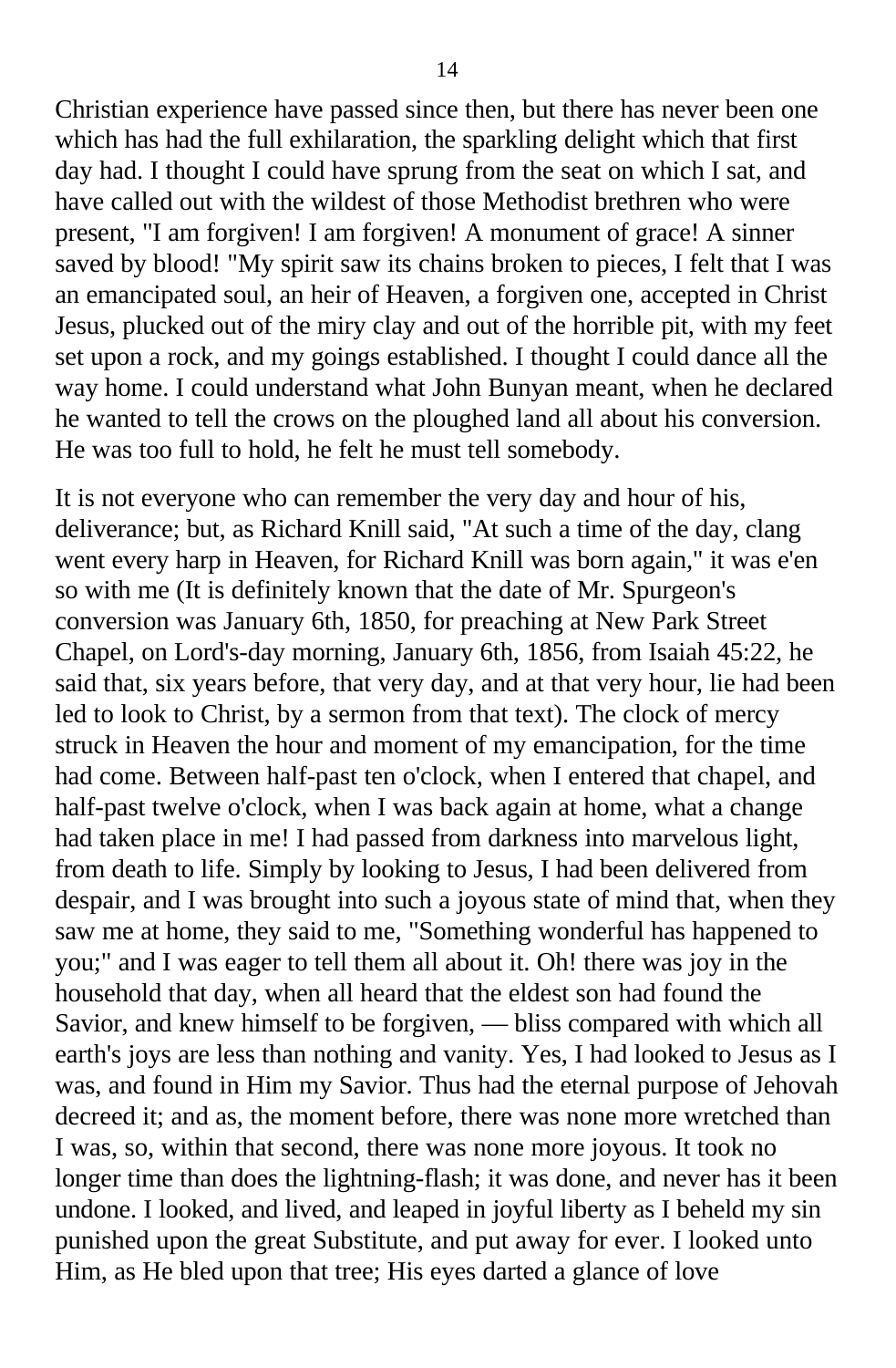unutterable into my spirit, and in a moment, I was saved. (On one of the foundation stones of the School-Chapel erected at Bexhill-on-Sea in everloving memory of Mr. Spurgeon, the following inscription has been cut, in the hope that passersby may find salvation through reading the passage of Scripture which was blessed to his conversion: —

### **HOW C. H. SPURGEON FOUND CHRIST.**

*I looked to Him; He looked on me; And we were one for ever." — C. H. S.*

Look unto Me, and be ye Saved, all the ends of the earth; for I am God, and there is none else." — Isaiah 45:22.)

Looking unto Him, the bruises that my soul had suffered were healed, the gaping wounds were cured, the broken bones rejoiced, the rags that had covered me were all removed, my spirit was white as the spotless snows of the far-off North; I had melody within my spirit, for I was saved, washed, cleansed, forgiven, through Him that did hang upon the tree. My Master, I cannot understand how Thou couldst stoop Thine awful head to such a death as the death of the cross, — how Thou couldst take from Thy brow the coronet of stars which from old eternity had shone resplendent there; but how Thou shouldst permit the thorn-crown to gird Thy temples, astonishes me far more. That Thou shouldst cast away the mantle of Thy glory, the azure of Thine everlasting empire, I cannot comprehend: but how Thou shouldst have become veiled in the ignominious purple for a while, and then be mocked by impious men, who bowed to Thee as a pretended king; and how Thou shouldst be stripped naked to Thy shame, without a single covering, and die a felon's death; — this is still more incomprehensible. But the marvel is that Thou shouldst have suffered all this for me! Truly, Thy love to me is wonderful, passing the love of women! Was ever grief like Thine? Was ever love like Thine, that could open the flood-gates of such grief? Was ever love so mighty as to become the fount from which such an ocean of grief could come rolling down?

There was never anything so true to me as those bleeding hands, and that thorn-crowned head. Home, friends, health, wealth, comforts — all lost their luster that day when He appeared, just as stars are hidden by the light of the sun. He was the only Lord and Giver of life's best bliss, the one well of living water springing up unto everlasting life. As I saw Jesus on His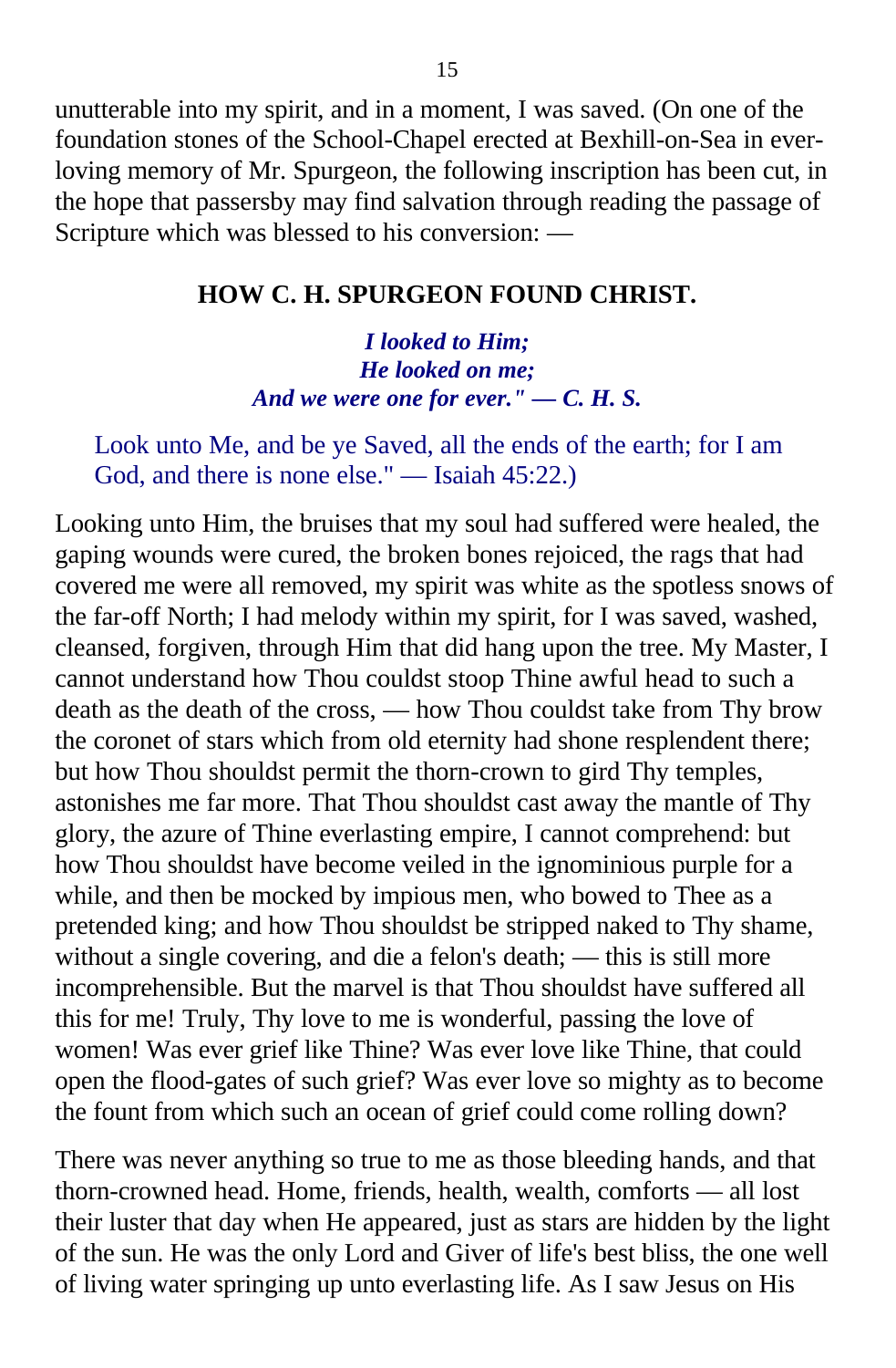cross before me, and as I mused upon His sufferings and death, methought I saw Him cast a look of love upon me; and then I looked at Him, and cried, —

#### *Jesu, lover of my soul, Let me to Thy bosom fly.'*

He said, "Come," and I flew to Him, and clasped Him; and when He let me go again, I wondered where my burden was. It was gone! There, in the sepulcher, it lay, and I felt light as air; like a winged sylph, I could fly over mountains of trouble and despair; and oh! what liberty and joy I had! I could leap with ecstasy, for I had much forgiven, and I was freed from sin. With the spouse in the Canticles, I could say, "*I found Him*; " I, a lad, found the Lord of glory; I, a slave to sin, found the great Deliverer; I, the child of darkness, found the Light of life; I, the uttermost of the lost, found my Savior and my God; I, widowed and desolate, found my Friend, my Beloved, my Husband. Oh, how I wondered that I should be pardoned! It was not the pardon that I wondered at so much; the wonder was that it should come to me. I marveled that He should be able to pardon such sins as mine, such crimes, so numerous and so black; and that, after such an accusing conscience, He should have power to still every wave within my spirit, and make my soul like the surface of a river, undisturbed, quiet, and at ease. It mattered not to me whether the day itself was gloomy or bright, I had found Christ; that was enough for me. He was my Savior, He was my all; and I can heartily say, that one day of pardoned sin was a sufficient recompense for the whole five years of conviction. I have to bless God for every terror that ever scared me by night, and for every foreboding that alarmed me by day. It has made me happier ever since; for now, if there be a trouble weighing upon my soul, I thank God it is not such a burden as that which bowed me to the very earth, and made me creep upon the ground, like a beast, by reason of heavy distress and affliction. I know I never can again suffer what I have suffered; I never can, except I be sent to hell, know more of agony than I have known; and now, that ease, that joy and peace in believing, that "no condemnation" which belongs to me as a child of God, is made doubly sweet and inexpressibly precious, by the recollection of my past days of sorrow and grief. Blessed be Thou, O God, for ever, who by those black days, like a dreary winter, bast made these summer days all the fairer and the sweeter! I need not walk through the earth fearful of every shadow, and afraid of every man I meet, for sin is washed away; my spirit is no more guilty; it is pure, it is holy. The frown of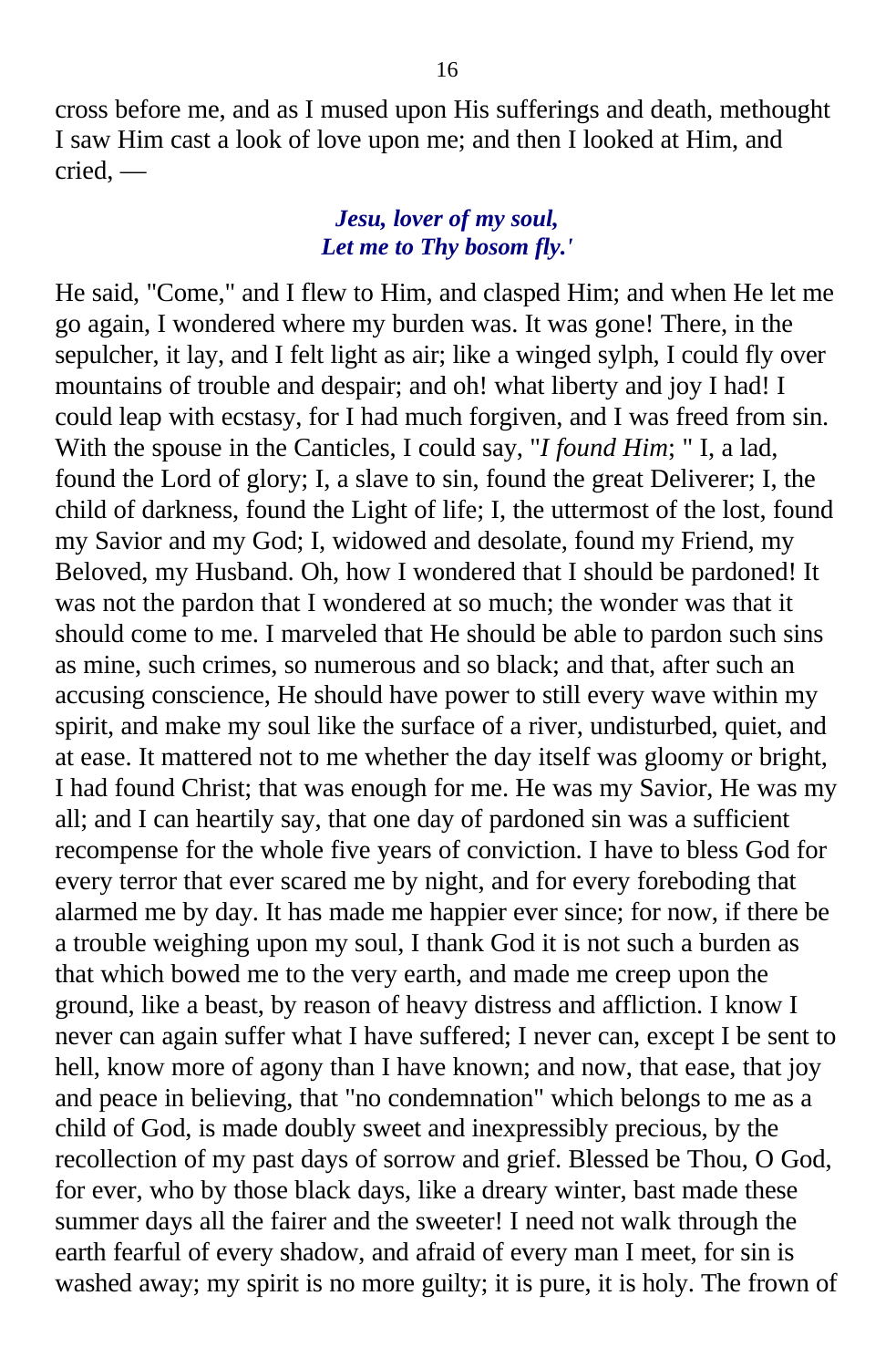God no longer resteth upon me; but my Father smiles, I see His eyes, they are glancing love; I hear His voice, — it is full of sweetness. I am forgiven, I am forgiven, I am forgiven!

When I look back upon it, I can see one reason why the Word was blessed to me as I heard it preached in that Primitive Methodist Chapel at Colchester; I had been up betimes crying to God for the blessing. As a lad, when I was seeking the Savior, I used to rise with the sun, that I might get time to read gracious books, and to seek the Lord. I can recall the kind of pleas I used when I took my arguments, and came before the throne of grace: "Lord, save me; it will glorify Thy grace to save such a sinner as I am! Lord, save me, else I am lost to all eternity; do not let me perish, Lord! Save me, O Lord, for Jesus died! By His agony and bloody sweat, by His cross and passion, save me!" I often proved that the early morning was the best part of the day; I liked those prayers of which the psalmist said, "In the morning shall my prayer prevent Thee."

The Holy Spirit, who enabled me to believe, gave me peace through believing. I felt as sure that I was forgiven as before I felt sure of condemnation. I had been certain of my condemnation because the Word of God declared it, and my conscience bore witness to it; but when the Lord justified me, I was made equally certain by the same witnesses. The Word of the Lord in the Scripture saith, "He that believeth on Him is not condemned," and my conscience bore witness that I believed, and that God in pardoning me was just. Thus I had the witness of the Holy Spirit and also of my own conscience, and these two agreed in one. That great and excellent man, Dr. Johnson, used to hold the opinion that no man ever could know that he was pardoned, — that there was no such thing as assurance of faith. Perhaps, if Dr. Johnson had studied his Bible a little more, and had had a little more of the enlightenment of the Spirit, he, too, might have come to know his own pardon. Certainly, he was no very reliable judge of theology, any more than he was of porcelain, which he once attempted to make, and never succeeded. I think both in theology and porcelain his opinion is of very little value.

How can a man know that he is pardoned? There is a text which says, "Believe on the Lord Jesus Christ, and thou shalt be saved." I believe on the Lord Jesus Christ; is it irrational to believe that I am saved? "He that believeth on the Son hath everlasting life," saith Christ, in John's Gospel. I believe on Christ; am I absurd in believing that I have eternal life? I find the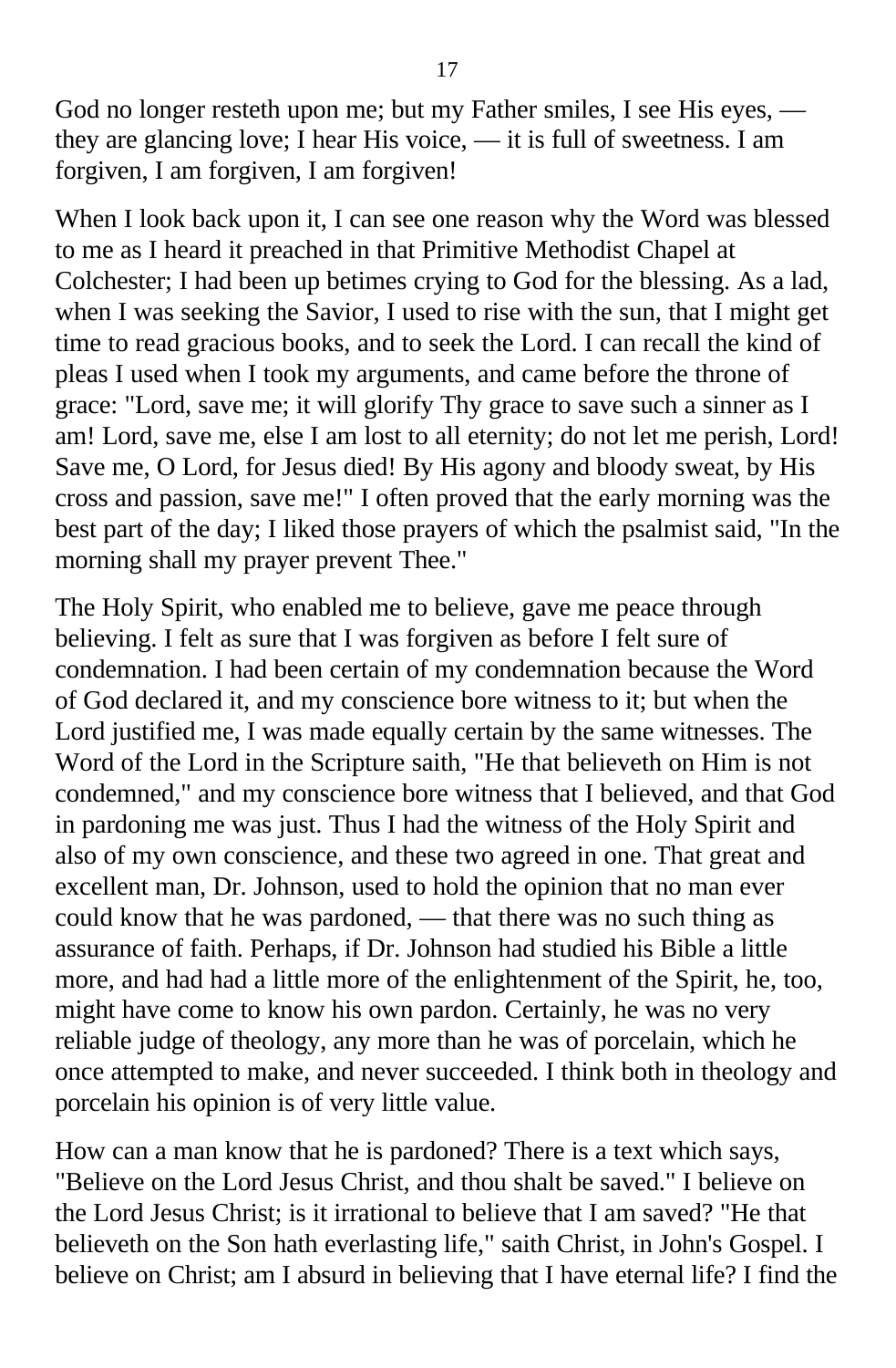apostle Paul speaking by the Holy Ghost, and saying, "There is therefore now no condemnation to them that are in Christ Jesus. Being justified by faith, we have peace with God." If I know that my trust is fixed on Jesus only, and that I have faith in Him, were it not ten thousand times more absurd for me not to be at peace, than for me to be filled with joy unspeakable? It is but taking God at His Word, when the soul knows, as a necessary consequence of its faith, that it is saved. I took Jesus as my Savior, and I was saved; and I can tell the reason why I took Him for my Savior. To my own humiliation, I must confess that I did it because I could not help it; I was shut up to it. That stern law-work had hammered me into such a condition that, if there had been fifty other saviors, I could not have thought of them, — I was driven to this One. I wanted a Divine Savior, I wanted One who was made a curse for me, to expiate my guilt. I wanted One who had died, for I deserved to die. I wanted One who had risen again, who was able by His life to make me live. I wanted the exact Savior that stood before me in the Word, revealed to my heart; and I could not help having Him. I could realize then the language of Rutherford when, being full of love to Christ, once upon a time, in the dungeon of Aberdeen, he said, "O my Lord, if there were a broad hell betwixt me and Thee, if I could not get at Thee except by wading through it, I would not think twice, but I would go through it all, if I might but embrace Thee, and call Thee mine!" Oh, how I loved Him! Passing all loves except His own, was that love which I felt for Him then. If, beside the door of the place in which I met with Him, there had been a stake of blazing faggots, I would have stood upon them without chains, glad to give my flesh, and blood, and bones, to be ashes that should testify my love to Him. Had He asked me then to give all my substance to the poor, I would have given all, and thought myself to be amazingly rich in having beggared myself for His name's sake. Had He commanded me then to preach in the midst of all His foes, I could have said, —

### *"There's not a lamb in all Thy flock I would disdain to feed, There's not a foe, before whose face I'd fear Thy cause to plead."*

Has Jesus saved me? I dare not speak with any hesitation here; I know He has. His Word is true, therefore I am saved. My evidence that I am saved doe! not lie in the fact that I preach, or that I do this or that. All my hope lies in this that Jesus Christ came to save sinners. I am a sinner, I trust Him,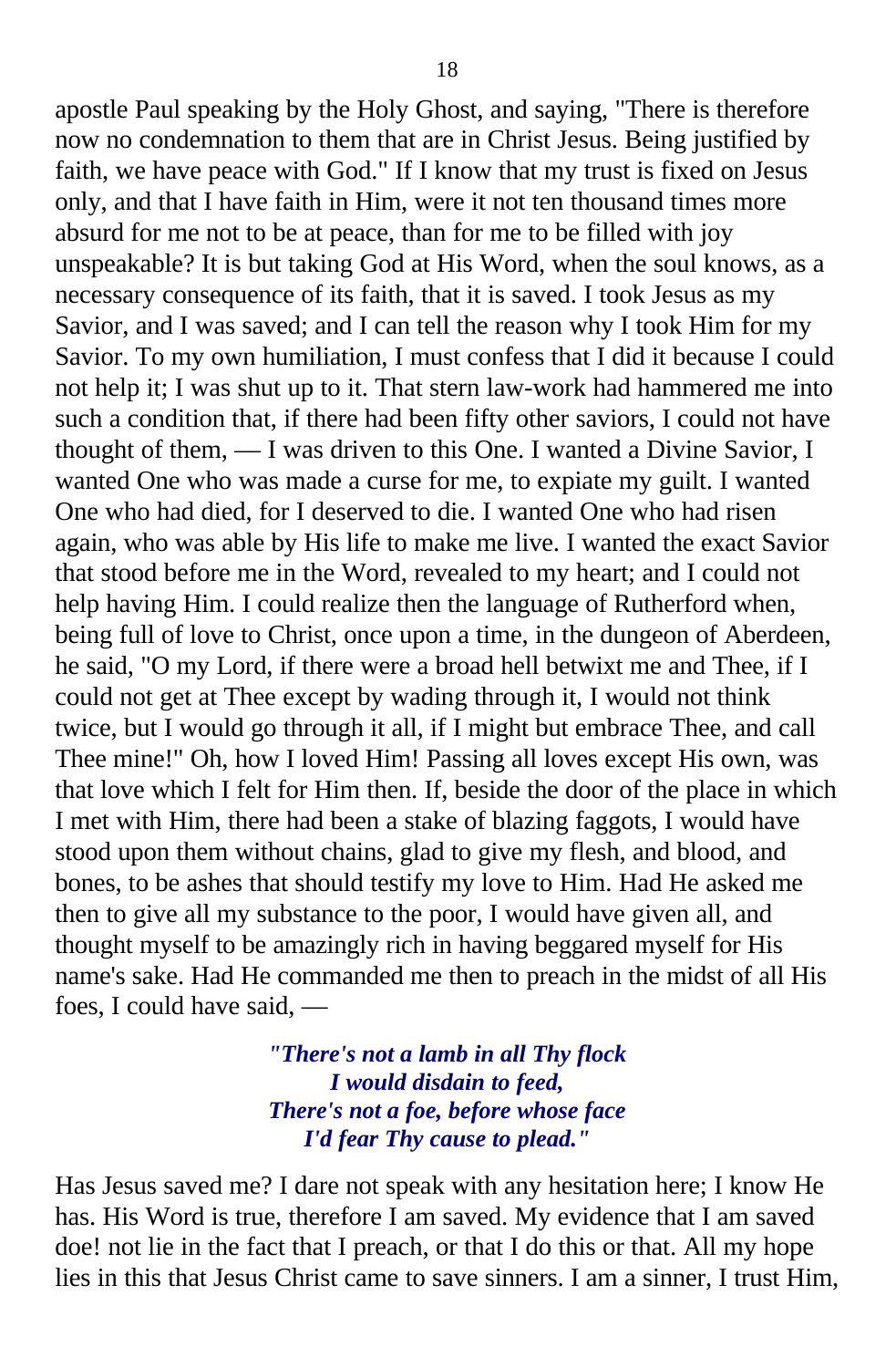then He cam, to save me, and I am saved; I live habitually in the enjoyment of this blessed fact and it is long since I have doubted the truth of it, for I have His own Word to sustain my faith. It is a very surprising thing, — a thing to be marveled at most of all by those who enjoy it. I know that it is to me even to this day the greatest wonder that I ever heard of, that God should ever justify me. I feel myself to be a lump of unworthiness, a mass of corruption, and a heap of sin apart from His almighty love; yet I know, by a full assurance, that I am justified by faith which is in Christ Jesus, and treated as if I had been perfectly just, and made an heir of God and a jointheir with Christ; though by nature I must take my place among the most sinful. I, who am altogether undeserving, am treated as if I had been deserving. I am loved with as much love as if I had always been godly, whereas aforetime I was ungodly.

I have always considered, with Luther and Calvin, that the sum and substance of the gospel lies in that word *Substitution*, — Christ standing in the stead of man. If I understand the gospel, it is this: I deserve to be lost for ever; the only reason why I should not be damned is, that Christ was punished in my stead, and there is no need to execute a sentence twice for sin. On the other hand, I know I cannot enter Heaven unless I have a perfect righteousness; I am absolutely certain I shall never have one of my own, for I find I sin every day; but then Christ had a perfect righteousness, and He said, "There, poor sinner, take My garment, and put it on; you shall stand before God as if you were Christ, and I will stand before God as if I had been the sinner; I will suffer in the sinner's stead, and you shall be rewarded for works which you did not do, but which I did for you." I find it very convenient every day to come to Christ as a sinner, as I came at the first. "You are no saint," says the devil. Well, if I am not, I am a sinner, and Jesus Christ came into the world to save sinners. Sink or swim, I go to Him; other hope I have none. By looking to Him, I received all the faith which inspired me with confidence in His grace; and the word that first drew my soul — "Look unto Me," — still rings its clarion note in my ears. There I once found conversion, and there I shall ever find refreshing and renewal.

Let me bear my personal testimony of what I have seen, what my own ears have heard, and my own heart has tasted. First, Christ is the only-begotten of the Father. He is Divine to me, if He be human to all the world besides. He has done that for me which none but a God could do. He has subdued my stubborn will, melted a heart of adamant, broken a chain of steel,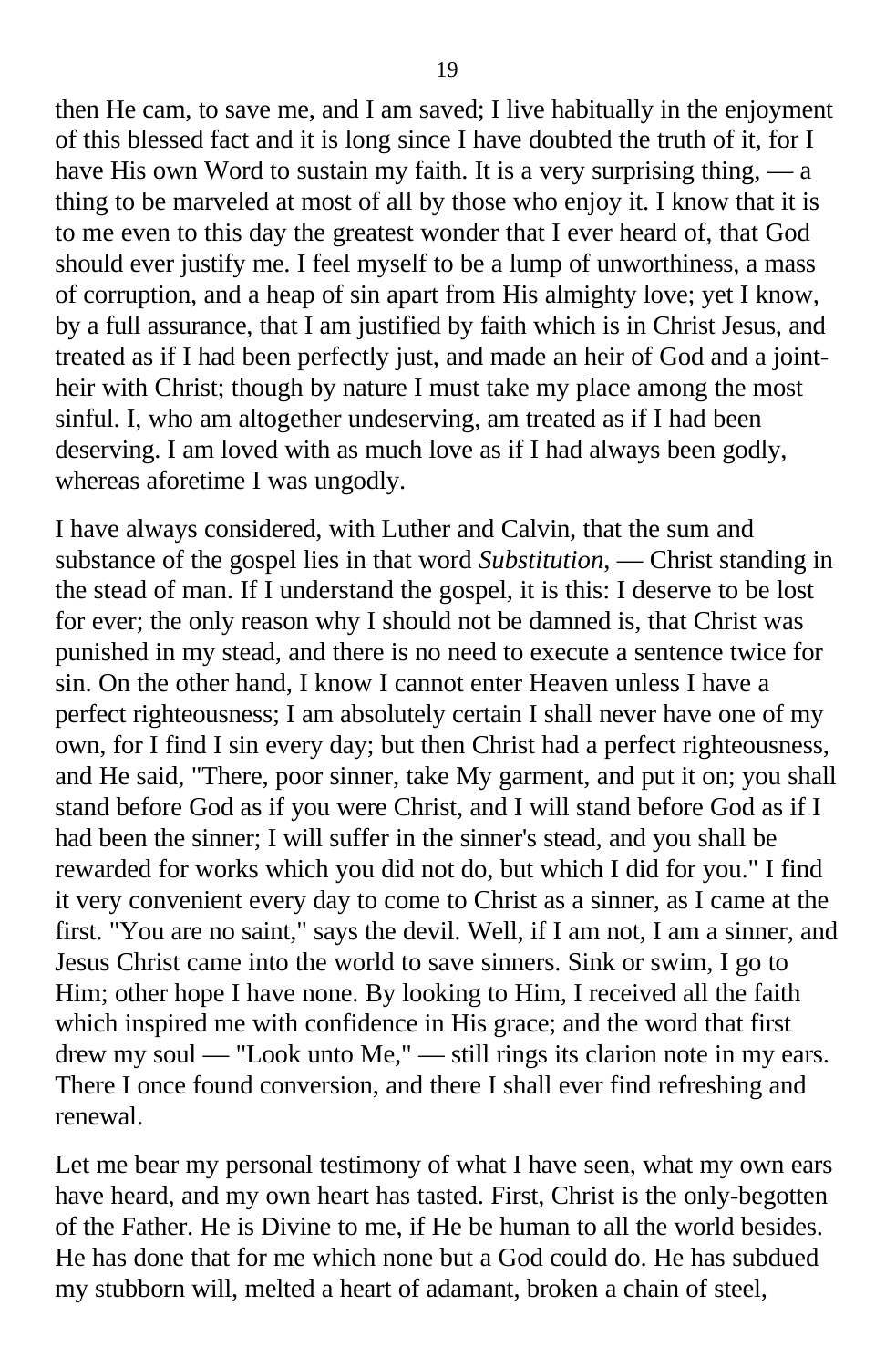opened the gates of brass, and snapped the bars of iron. He hath turned for me my mourning into laughter, and my desolation into joy; He hath led my captivity captive, and made my heart rejoice with joy unspeakable, and full of glory. Let others think as they will of Him, to me He must ever be the only-begotten of the Father: blessed be His holy name!

> *"Oh, that I could now adore Him, Like the Heavenly host above, Who for ever bow before Him, And unceasing sing His love! Happy songsters! When shall I your chorus join?*

Again, I bear my testimony that He is full of grace. Ah, had He not been, I should never have beheld His glory. I was full of sin to overflowing. I was condemned already, because I believed not upon Him. He drew me when I wanted not to come, and though I struggled hard, He continued still to draw; and when at last I came to His mercy-seat, all trembling like a condemned culprit, He said, "Thy sins, which are many, are all forgiven thee: be of good cheer." Let others despise Him; but I bear witness that He is full of grace.

Finally, I bear my witness that He is full of truth. True have His promises been; not one has failed. I have often doubted Him, for that I blush; He has never failed me, in this I must rejoice. His promises have been yea and amen. I do but speak the testimony of every believer in Christ, though I put it thus personally to make it the more forcible. I bear witness that never servant had such a Master as I have; never brother had such a Kinsman as He has been to me; never spouse had such a Husband as Christ has been to my soul; never sinner a better Savior; never soldier a better Captain; never mourner a better Comforter than Christ bath been to my spirit. I want none beside Him. In life, He is my life; and in death, He shall be the death of death; in poverty, Christ is my riches; in sickness, He makes my bed; in darkness, He is my Star; and in brightness, He is my Sun. By faith I understand that ' the blessed Son of God redeemed my soul with His own heart's blood; and by sweet experience I know that He raised me up from the pit of dark despair, and set my feet on the rock. He died for me. This is the root of every satisfaction I have. He put all my transgressions away. He cleansed me with His precious blood; He covered me with His perfect righteousness; He wrapped me up in His own virtues. He has promised to keep me, while I abide in this world, from its temptations and snares; and when I depart from this world, He has already prepared for me a mansion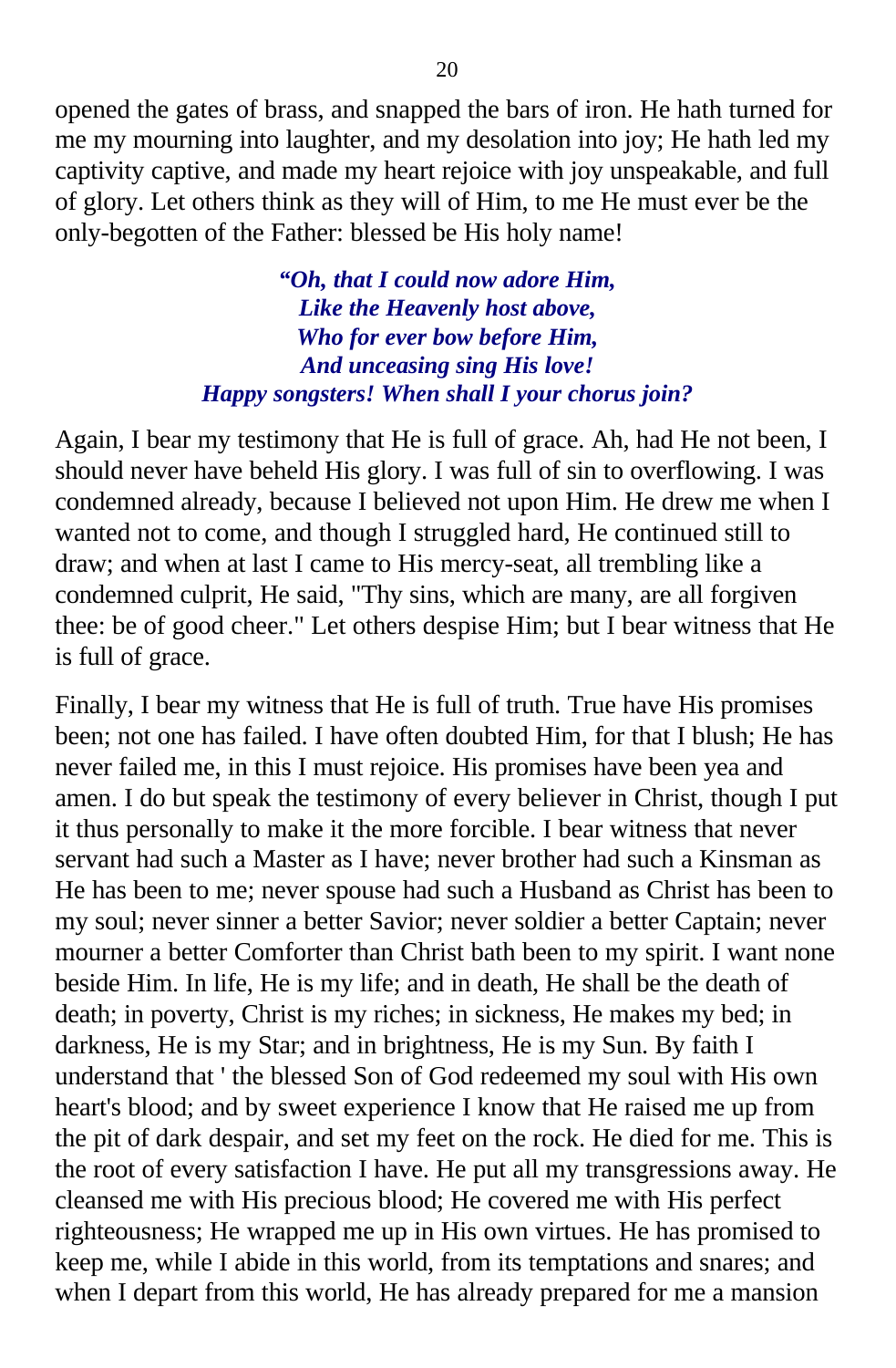in the Heaven of unfading bliss, and a crown of everlasting joy that shall never, never fade away. To me, then, the days or years of my mortal sojourn on this earth are of little moment. Nor is the manner of my decease of much consequence. Should foemen sentence me to martyrdom, or physicians declare that I must soon depart this life, it is all alike, —

### *A few more rolling suns at most Shall land me on fair Canaan's coast."*

What more can I wish than that, while my brief term on earth shall last, I should be the servant of Him who became the Servant of servants for me? I can say, concerning Christ's religion, if I had to die like a dog, and had no hope whatever of immortality, if I wanted to lead a happy life, let me serve my God with all my heart; let me be a follower of Jesus, and walk in His footsteps. If there were no hereafter, I would still prefer to be a Christian, and the humblest Christian minister, to being a king or an emperor, for I am persuaded there are more delights in Christ, yea, more joy in one glimpse of His face than is to be found in all the praises of this harlotworld, and in all the delights which it can yield to us in its sunniest and brightest days. And I am persuaded that what He has been till now, He will be. to the end; and where He bath begun a good work, He will carry it on. In the religion of Jesus Christ, there are clusters even on earth too heavy for one man to carry; there are fruits that have been found so rich that even angel lips have never been sweetened with more luscious wine; there are joys to be had here so fair that even cates ambrosial and the nectared wine of Paradise can scarcely excel the sweets of satisfaction that are to be found in the earthly banquets of the Lord. I have seen hundreds and thousands who have given their hearts to Jesus, but I never did see one who said he was disappointed with Him, I never met with one who said Jesus Christ was less than He was declared to be. When first my eyes beheld Him, when the burden slipped from off my heavy-laden shoulders, and I was free from condemnation, I thought that all the preachers I had ever heard had not half preached, they had not told half the beauty of my Lord and Master. So good! so generous! so gracious! so willing to forgive! It seemed to me as if they had almost slandered Him; they painted His likeness, doubtless, as well as they could, but it was a mere smudge compared with the matchless beauties of His face. All who have ever seen Him will say the same. I go back to my home, many a time, mourning that I cannot preach my Master even as I myself know Him, and what I know of